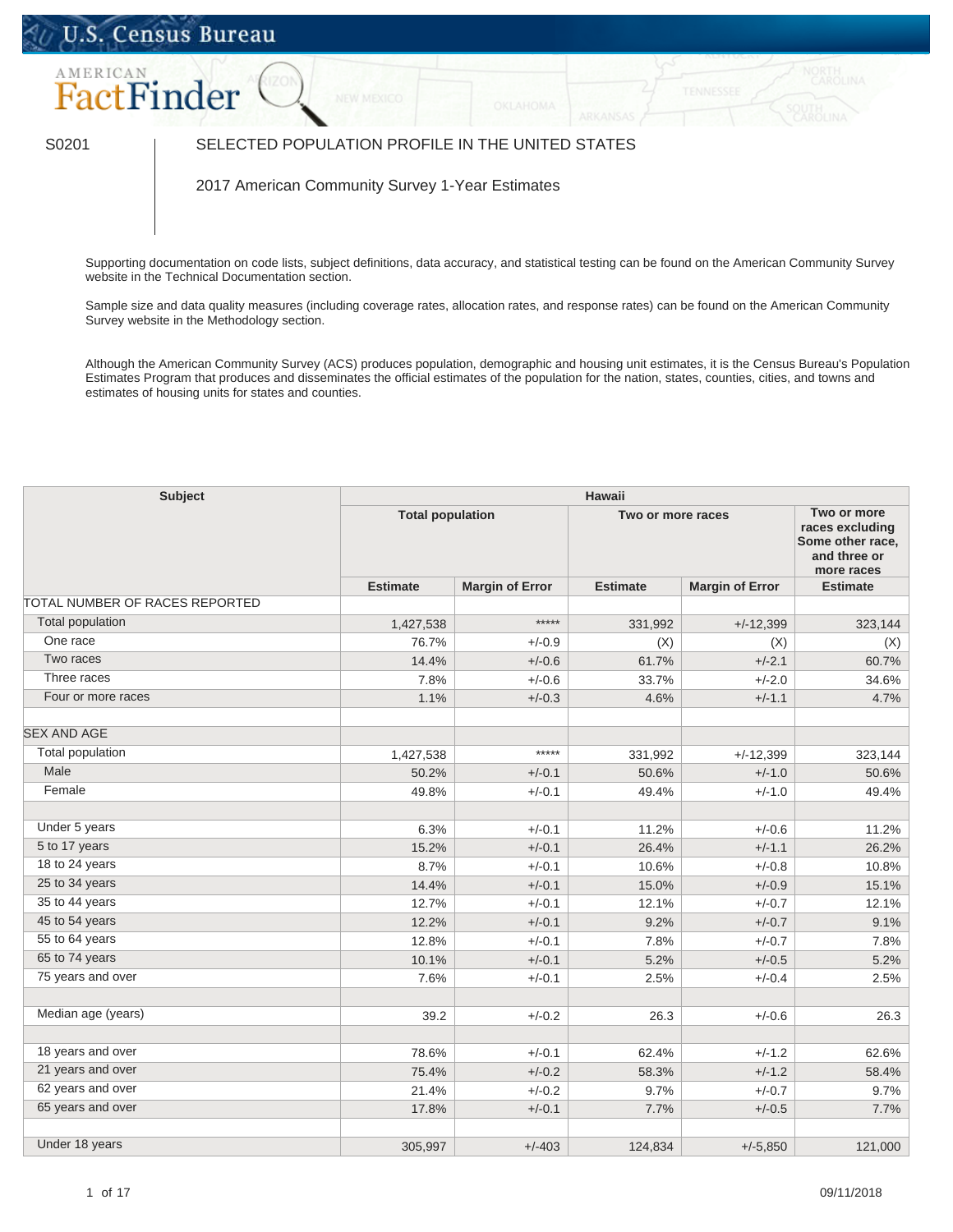| <b>Subject</b>                                          | <b>Hawaii</b>           |                        |                   |                                                                                  |                 |  |
|---------------------------------------------------------|-------------------------|------------------------|-------------------|----------------------------------------------------------------------------------|-----------------|--|
|                                                         | <b>Total population</b> |                        | Two or more races | Two or more<br>races excluding<br>Some other race,<br>and three or<br>more races |                 |  |
|                                                         | <b>Estimate</b>         | <b>Margin of Error</b> | <b>Estimate</b>   | <b>Margin of Error</b>                                                           | <b>Estimate</b> |  |
| Male                                                    | 51.5%                   | $+/-0.3$               | 51.0%             | $+/-1.6$                                                                         | 50.7%           |  |
| Female                                                  | 48.5%                   | $+/-0.3$               | 49.0%             | $+/-1.6$                                                                         | 49.3%           |  |
| 18 years and over                                       | 1,121,541               | $+/-403$               | 207,158           | $+/-8,865$                                                                       | 202,144         |  |
| Male                                                    | 49.8%                   | $+/-0.1$               | 50.3%             | $+/-1.3$                                                                         | 50.5%           |  |
| Female                                                  | 50.2%                   | $+/-0.1$               | 49.7%             | $+/-1.3$                                                                         | 49.5%           |  |
| 18 to 34 years                                          | 329,861                 | $+/-1,158$             | 84,843            | $+/-5,346$                                                                       | 83,487          |  |
| Male                                                    | 53.2%                   | $+/-0.2$               | 50.7%             | $+/-2.5$                                                                         | 50.6%           |  |
| Female                                                  | 46.8%                   | $+/-0.2$               | 49.3%             | $+/-2.5$                                                                         | 49.4%           |  |
| 35 to 64 years                                          | 537,930                 | $+/-1,405$             | 96,639            | $+/-4,258$                                                                       | 93,736          |  |
| Male                                                    | 50.0%                   | $+/-0.1$               | 53.4%             | $+/-1.7$                                                                         | 53.7%           |  |
| Female                                                  | 50.0%                   | $+/-0.1$               | 46.6%             | $+/-1.7$                                                                         | 46.3%           |  |
| 65 years and over                                       |                         |                        |                   |                                                                                  |                 |  |
| Male                                                    | 253,750                 | $+/-730$               | 25,676<br>37.6%   | $+/-1,998$                                                                       | 24,921<br>38.1% |  |
| Female                                                  | 45.0%<br>55.0%          | $+/-0.2$<br>$+/-0.2$   | 62.4%             | $+/-4.1$<br>$+/-4.1$                                                             | 61.9%           |  |
|                                                         |                         |                        |                   |                                                                                  |                 |  |
| <b>RELATIONSHIP</b>                                     |                         | $****$                 |                   |                                                                                  |                 |  |
| Population in households                                | 1,383,103               |                        | 324,153           | $+/-12,458$                                                                      | 315,469         |  |
| Householder or spouse<br>Child                          | 50.0%<br>28.1%          | $+/-0.6$<br>$+/-0.6$   | 32.2%<br>43.6%    | $+/-1.2$<br>$+/-1.6$                                                             | 32.0%<br>43.4%  |  |
| Other relatives                                         | 15.2%                   | $+/-0.6$               | 18.4%             | $+/-1.7$                                                                         | 18.7%           |  |
| <b>Nonrelatives</b>                                     | 6.7%                    | $+/-0.4$               | 5.7%              | $+/-0.8$                                                                         | 5.9%            |  |
| Unmarried partner                                       | 1.8%                    | $+/-0.2$               | 2.3%              | $+/-0.4$                                                                         | 2.4%            |  |
|                                                         |                         |                        |                   |                                                                                  |                 |  |
| <b>HOUSEHOLDS BY TYPE</b>                               |                         |                        |                   |                                                                                  |                 |  |
| Households                                              | 458,078                 | $+/-4,221$             | 72,318            | $+/-3,831$                                                                       | 70,114          |  |
| Family households                                       | 69.9%                   | $+/-0.9$               | 72.1%             | $+/-2.5$                                                                         | 71.9%           |  |
| With own children of the householder under 18<br>years  | 26.0%                   | $+/-1.0$               | 33.2%             | $+/-2.4$                                                                         | 33.1%           |  |
| Married-couple family                                   | 50.9%                   | $+/-1.0$               | 46.9%             | $+/-2.3$                                                                         | 47.0%           |  |
| With own children of the householder under 18           | 19.0%                   | $+/-0.8$               | 22.2%             | $+/-2.0$                                                                         | 22.0%           |  |
| years<br>Female householder, no husband present, family | 12.8%                   | $+/-0.8$               | 17.4%             | $+/-2.1$                                                                         | 17.3%           |  |
| With own children of the householder under 18           | 4.9%                    | $+/-0.5$               | 8.2%              | $+/-1.6$                                                                         | 8.2%            |  |
| years<br>Nonfamily households                           | 30.1%                   | $+/-0.9$               | 27.9%             | $+/-2.5$                                                                         | 28.1%           |  |
| Male householder                                        | 15.4%                   | $+/-0.8$               | 14.9%             | $+/-2.1$                                                                         | 15.2%           |  |
| Living alone                                            | 12.3%                   | $+/-0.8$               | 11.2%             | $+/-2.0$                                                                         | 11.4%           |  |
| Not living alone                                        | 3.1%                    | $+/-0.4$               | 3.7%              | $+/-1.2$                                                                         | 3.8%            |  |
| Female householder                                      | 14.7%                   | $+/-0.6$               | 12.9%             | $+/-1.8$                                                                         | 12.8%           |  |
| Living alone                                            | 12.1%                   | $+/-0.6$               | 10.0%             | $+/-1.7$                                                                         | 10.0%           |  |
| Not living alone                                        | 2.6%                    | $+/-0.3$               | 2.9%              | $+/-0.9$                                                                         | 2.8%            |  |
| Average household size                                  | 3.02                    | $+/-0.03$              | 3.38              | $+/-0.14$                                                                        | 3.36            |  |
| Average family size                                     | 3.60                    | $+/-0.05$              | 3.98              | $+/-0.17$                                                                        | 3.96            |  |
|                                                         |                         |                        |                   |                                                                                  |                 |  |
| <b>MARITAL STATUS</b>                                   |                         |                        |                   |                                                                                  |                 |  |
| Population 15 years and over                            | 1,167,820               | $+/-763$               | 224,554           | $+/-9,278$                                                                       | 219,168         |  |
| Now married, except separated                           | 49.3%                   | $+/-0.8$               | 38.1%             | $+/-1.6$                                                                         | 37.9%           |  |
| Widowed                                                 | 6.3%                    | $+/-0.3$               | 3.7%              | $+/-0.6$                                                                         | 3.6%            |  |
| Divorced                                                | 9.7%                    | $+/-0.5$               | 9.7%              | $+/-1.0$                                                                         | 9.6%            |  |
| Separated<br>Never married                              | 1.1%<br>33.6%           | $+/-0.2$<br>$+/-0.7$   | 1.6%<br>47.0%     | $+/-0.5$<br>$+/-1.7$                                                             | 1.5%<br>47.4%   |  |
|                                                         |                         |                        |                   |                                                                                  |                 |  |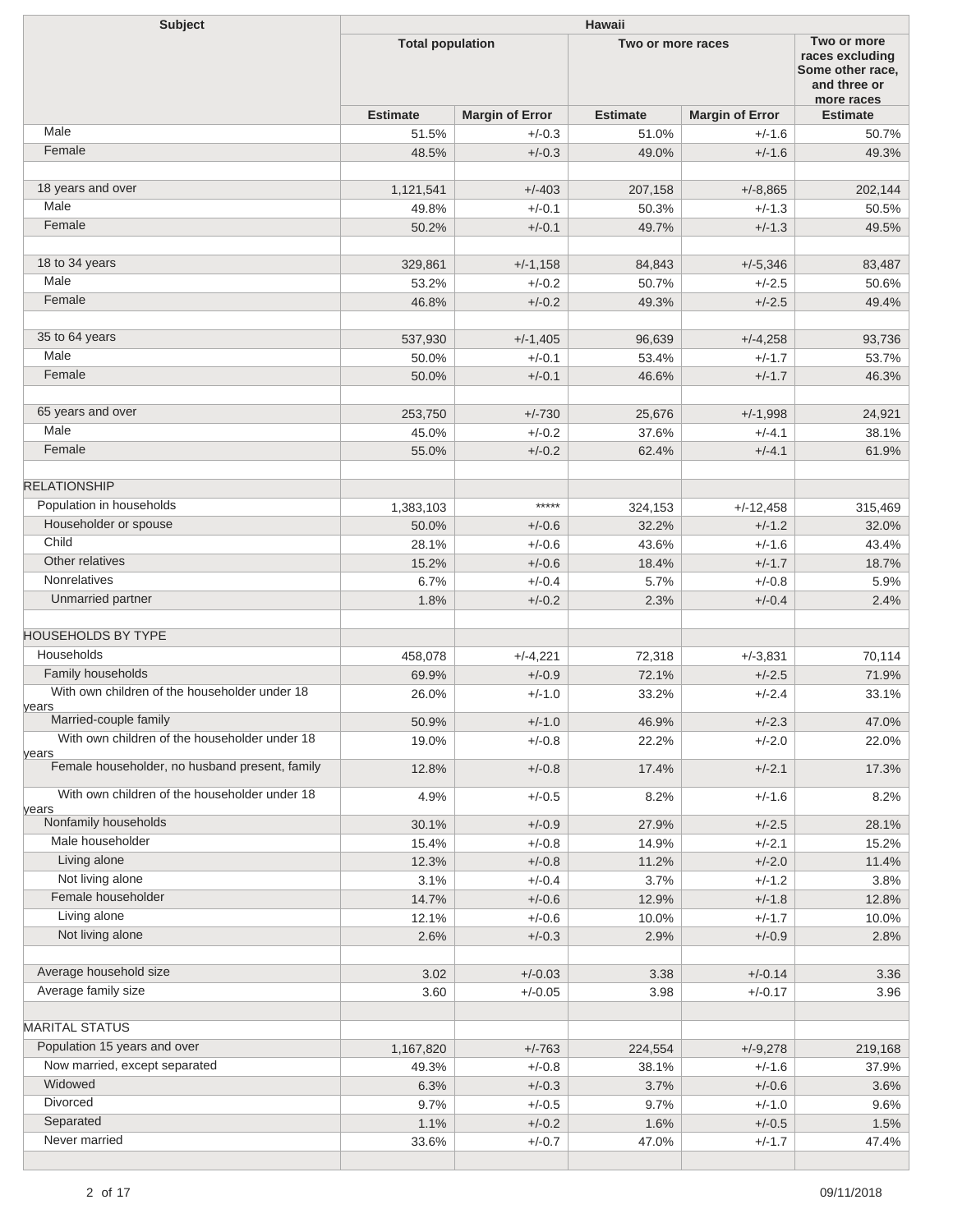| <b>Subject</b>                                                          | <b>Hawaii</b>           |                        |                   |                                                                                  |                 |  |  |
|-------------------------------------------------------------------------|-------------------------|------------------------|-------------------|----------------------------------------------------------------------------------|-----------------|--|--|
|                                                                         | <b>Total population</b> |                        | Two or more races | Two or more<br>races excluding<br>Some other race,<br>and three or<br>more races |                 |  |  |
|                                                                         | <b>Estimate</b>         | <b>Margin of Error</b> | <b>Estimate</b>   | <b>Margin of Error</b>                                                           | <b>Estimate</b> |  |  |
| Male 15 years and over                                                  | 582,993                 | $+/-1,022$             | 113,459           | $+/-5,446$                                                                       | 110,969         |  |  |
| Now married, except separated                                           | 49.7%                   | $+/-1.0$               | 39.2%             | $+/-2.1$                                                                         | 39.0%           |  |  |
| Widowed                                                                 | 2.5%                    | $+/-0.3$               | 1.2%              | $+/-0.5$                                                                         | 1.2%            |  |  |
| <b>Divorced</b>                                                         | 8.3%                    | $+/-0.6$               | 7.0%              | $+/-1.0$                                                                         | 7.0%            |  |  |
| Separated                                                               | 1.0%                    | $+/-0.2$               | 1.4%              | $+/-0.6$                                                                         | 1.3%            |  |  |
| Never married                                                           | 38.5%                   | $+/-1.0$               | 51.2%             | $+/-2.2$                                                                         | 51.5%           |  |  |
|                                                                         |                         |                        |                   |                                                                                  |                 |  |  |
| Female 15 years and over                                                | 584,827                 | $+/-867$               | 111,095           | $+/-5,595$                                                                       | 108,199         |  |  |
| Now married, except separated                                           | 49.0%                   | $+/-1.0$               | 37.0%             | $+/-2.1$                                                                         | 36.8%           |  |  |
| Widowed                                                                 | 10.1%                   | $+/-0.6$               | 6.2%              | $+/-1.1$                                                                         | 6.1%            |  |  |
| <b>Divorced</b>                                                         | 11.0%                   | $+/-0.6$               | 12.4%             | $+/-1.6$                                                                         | 12.3%           |  |  |
| Separated                                                               | 1.3%                    | $+/-0.2$               | 1.7%              | $+/-0.6$                                                                         | 1.7%            |  |  |
| Never married                                                           | 28.7%                   | $+/-0.7$               | 42.7%             | $+/-2.2$                                                                         | 43.1%           |  |  |
| <b>SCHOOL ENROLLMENT</b>                                                |                         |                        |                   |                                                                                  |                 |  |  |
| Population 3 years and over enrolled in school                          | 324,608                 | $+/-5,731$             | 116,205           | $+/-5,708$                                                                       | 113,108         |  |  |
| Nursery school, preschool                                               | 7.2%                    | $+/-0.8$               | 8.8%              | $+/-1.3$                                                                         | 8.7%            |  |  |
| Kindergarten                                                            | 5.2%                    | $+/-0.6$               | 5.6%              | $+/-1.2$                                                                         | 5.7%            |  |  |
| Elementary school (grades 1-8)                                          | 40.1%                   | $+/-1.1$               | 46.7%             | $+/-2.2$                                                                         | 46.4%           |  |  |
| High school (grades 9-12)                                               | 19.0%                   | $+/-0.7$               | 19.0%             | $+/-1.5$                                                                         | 19.0%           |  |  |
| College or graduate school                                              |                         |                        |                   | $+/-2.4$                                                                         |                 |  |  |
|                                                                         | 28.5%                   | $+/-1.1$               | 19.9%             |                                                                                  | 20.2%           |  |  |
| Male 3 years and over enrolled in school                                | 164,674                 | $+/-3,565$             | 59,118            | $+/-3,286$                                                                       | 57,564          |  |  |
| Percent enrolled in kindergarten to grade 12                            | 65.0%                   | $+/-1.3$               | 72.2%             | $+/-3.2$                                                                         | 71.6%           |  |  |
| Percent enrolled in college or graduate school                          | 27.5%                   | $+/-1.5$               | 18.3%             | $+/-3.0$                                                                         | 18.7%           |  |  |
| Female 3 years and over enrolled in school                              | 159,934                 | $+/-4,070$             | 57,087            | $+/-3,626$                                                                       | 55,544          |  |  |
| Percent enrolled in kindergarten to grade 12                            |                         | $+/-1.8$               | 70.4%             | $+/-3.4$                                                                         | 70.6%           |  |  |
| Percent enrolled in college or graduate school                          | 63.6%                   |                        | 21.6%             |                                                                                  |                 |  |  |
|                                                                         | 29.5%                   | $+/-1.5$               |                   | $+/-3.1$                                                                         | 21.8%           |  |  |
| <b>EDUCATIONAL ATTAINMENT</b>                                           |                         |                        |                   |                                                                                  |                 |  |  |
| Population 25 years and over                                            | 997,744                 | +/-1,487               | 172,029           | $+/-7,469$                                                                       | 167,320         |  |  |
| Less than high school diploma                                           | 7.7%                    | $+/-0.5$               | 5.7%              | $+/-1.0$                                                                         | 5.7%            |  |  |
| High school graduate (includes equivalency)                             | 28.1%                   | $+/-0.8$               | 37.3%             | $+/-2.2$                                                                         | 37.4%           |  |  |
| Some college or associate's degree                                      | 31.2%                   | $+/-0.8$               | 34.0%             | $+/-1.7$                                                                         | 33.9%           |  |  |
| Bachelor's degree                                                       | 21.7%                   | $+/-0.7$               | 15.7%             | $+/-1.1$                                                                         | 15.7%           |  |  |
| Graduate or professional degree                                         | 11.2%                   | $+/-0.6$               | 7.3%              | $+/-1.1$                                                                         | 7.3%            |  |  |
|                                                                         |                         |                        |                   |                                                                                  |                 |  |  |
| High school graduate or higher                                          | 92.3%                   | $+/-0.5$               | 94.3%             | $+/-1.0$                                                                         | 94.3%           |  |  |
| Male, high school graduate or higher                                    | 93.0%                   | $+/-0.6$               | 94.9%             | $+/-1.3$                                                                         | 95.0%           |  |  |
| Female, high school graduate or higher                                  | 91.6%                   | $+/-0.6$               | 93.7%             | $+/-1.4$                                                                         | 93.7%           |  |  |
| Bachelor's degree or higher                                             | 32.9%                   | $+/-0.8$               | 23.1%             | $+/-1.6$                                                                         | 23.0%           |  |  |
| Male, bachelor's degree or higher                                       | 31.6%                   | $+/-0.9$               | 21.0%             | $+/-2.2$                                                                         | 21.1%           |  |  |
| Female, bachelor's degree or higher                                     | 34.2%                   | $+/-1.2$               | 25.1%             | $+/-2.2$                                                                         | 25.0%           |  |  |
|                                                                         |                         |                        |                   |                                                                                  |                 |  |  |
| <b>FERTILITY</b>                                                        |                         |                        |                   |                                                                                  |                 |  |  |
| Women 15 to 50 years                                                    | 318,332                 | $+/-1,807$             | 76,989            | $+/-4,766$                                                                       | 75,476          |  |  |
| Women 15 to 50 years who had a birth in the past 12<br>months           | 19,672                  | $+/-1,962$             | 3,970             | $+/-983$                                                                         | 3,805           |  |  |
| Unmarried women 15 to 50 years who had a birth in<br>the past 12 months | 5,157                   | $+/-1,247$             | 1,515             | $+/-635$                                                                         | 1,494           |  |  |
| As a percent of all women with a birth in the past                      | 26.2%                   | $+/-5.9$               | 38.2%             | $+/-11.7$                                                                        | 39.3%           |  |  |
| 12 months                                                               |                         |                        |                   |                                                                                  |                 |  |  |
|                                                                         |                         |                        |                   |                                                                                  |                 |  |  |
| RESPONSIBILITY FOR GRANDCHILDREN UNDER 18<br>YEARS                      |                         |                        |                   |                                                                                  |                 |  |  |
| Population 30 years and over                                            | 892,774                 | $+/-687$               | 146,402           | $+/-6,186$                                                                       | 142,096         |  |  |
| Grandparents living with grandchild(ren)                                | 6.4%                    | $+/-0.5$               | 6.8%              | $+/-1.3$                                                                         | 6.7%            |  |  |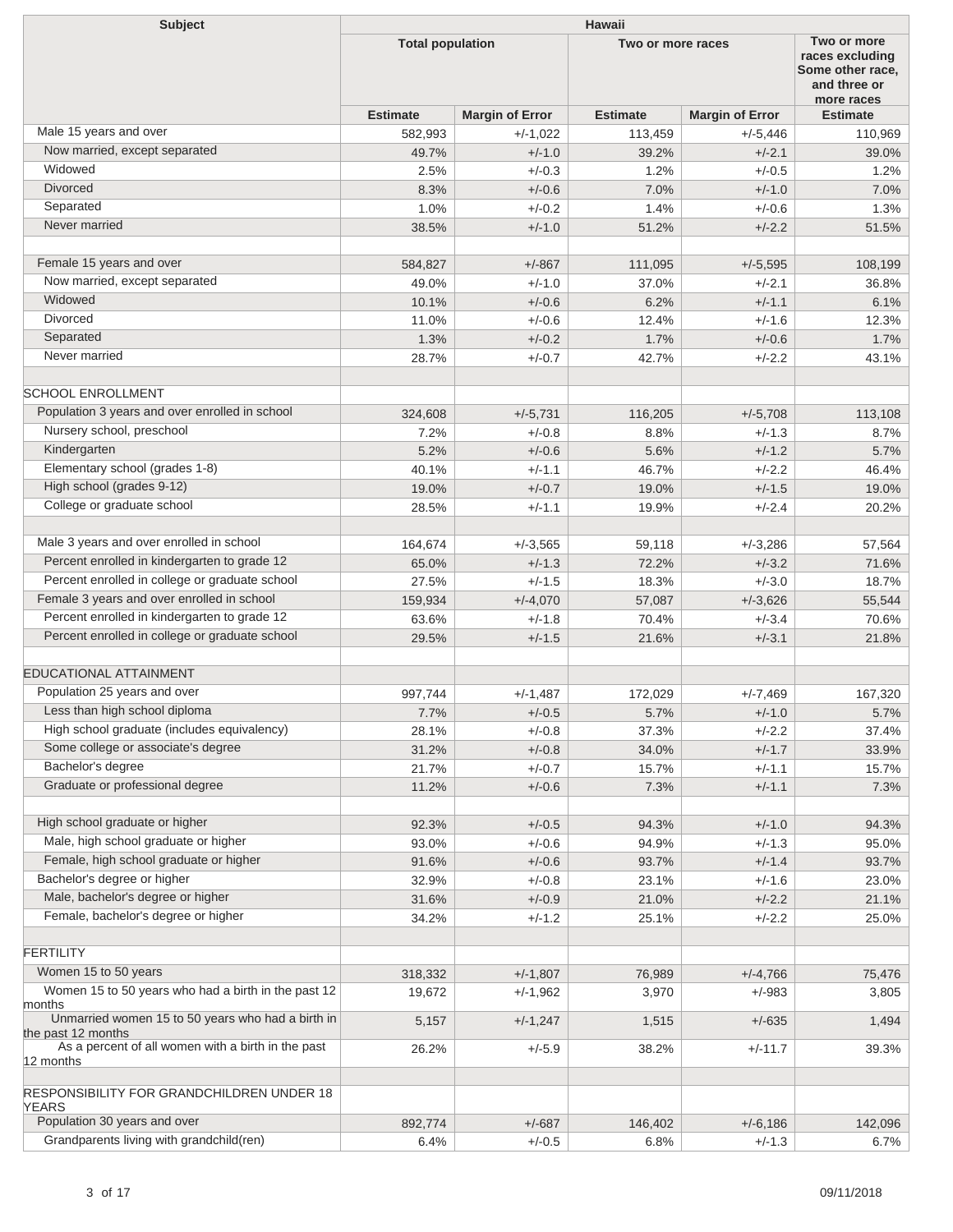| <b>Subject</b>                                                                             | Hawaii                  |                        |                   |                        |                                                                                  |  |  |
|--------------------------------------------------------------------------------------------|-------------------------|------------------------|-------------------|------------------------|----------------------------------------------------------------------------------|--|--|
|                                                                                            | <b>Total population</b> |                        | Two or more races |                        | Two or more<br>races excluding<br>Some other race,<br>and three or<br>more races |  |  |
|                                                                                            | <b>Estimate</b>         | <b>Margin of Error</b> | <b>Estimate</b>   | <b>Margin of Error</b> | <b>Estimate</b>                                                                  |  |  |
| Grandparents responsible for grandchildren as a<br>percentage of living with grandchildren | 17.9%                   | $+/-2.7$               | 20.0%             | $+/-6.6$               | 19.1%                                                                            |  |  |
| <b>VETERAN STATUS</b>                                                                      |                         |                        |                   |                        |                                                                                  |  |  |
| Civilian population 18 years and over                                                      | 1,078,468               | $+/-2.558$             | 204,589           | $+/-8.874$             | 199,865                                                                          |  |  |
| Civilian veteran                                                                           | 9.8%                    | $+/-0.4$               | 7.0%              | $+/-0.8$               | 7.0%                                                                             |  |  |
| <b>DISABILITY STATUS</b>                                                                   |                         |                        |                   |                        |                                                                                  |  |  |
| Total civilian noninstitutionalized population                                             | 1,373,202               | $+/-2,427$             | 327,582           | $+/-12,390$            | 319,144                                                                          |  |  |
| With a disability                                                                          | 10.8%                   | $+/-0.4$               | 8.1%              | $+/-0.9$               | 8.1%                                                                             |  |  |
| Civilian noninstitutionalized population under 18 years                                    | 305,651                 | $+/-431$               | 124,825           | $+/-5,850$             | 120,991                                                                          |  |  |
| With a disability                                                                          | 2.7%                    | $+/-0.5$               | 3.0%              | $+/-0.7$               | 3.0%                                                                             |  |  |
|                                                                                            |                         |                        |                   |                        |                                                                                  |  |  |
| Civilian noninstitutionalized population 18 to 64 years                                    | 818,124                 | $+/-2,680$             | 177,105           | $+/-8,068$             | 173,256                                                                          |  |  |
| With a disability                                                                          | 7.3%                    | $+/-0.5$               | 8.6%              | $+/-1.2$               | 8.6%                                                                             |  |  |
| Civilian noninstitutionalized population 65 years and                                      | 249,427                 | $+/-864$               | 25,652            | $+/-2,002$             | 24,897                                                                           |  |  |
| older<br>With a disability                                                                 | 32.6%                   | $+/-1.3$               | 29.9%             | $+/-4.4$               | 29.8%                                                                            |  |  |
| <b>RESIDENCE 1 YEAR AGO</b>                                                                |                         |                        |                   |                        |                                                                                  |  |  |
|                                                                                            |                         |                        |                   |                        |                                                                                  |  |  |
| Population 1 year and over<br>Same house                                                   | 1,410,750               | $+/-1,722$             | 325,541           | $+/-12,209$            | 316,910                                                                          |  |  |
| Different house in the U.S.                                                                | 87.3%                   | $+/-0.8$               | 89.1%             | $+/-1.2$               | 89.2%                                                                            |  |  |
|                                                                                            | 11.5%                   | $+/-0.7$               | 10.4%             | $+/-1.2$               | 10.4%                                                                            |  |  |
| Same county                                                                                | 7.7%                    | $+/-0.7$               | 7.3%              | $+/-1.1$               | 7.4%                                                                             |  |  |
| Different county                                                                           | 3.8%                    | $+/-0.4$               | 3.1%              | $+/-0.8$               | 2.9%                                                                             |  |  |
| Same state                                                                                 | 0.5%                    | $+/-0.1$               | 0.6%              | $+/-0.3$               | 0.7%                                                                             |  |  |
| Different state                                                                            | 3.3%                    | $+/-0.4$               | 2.4%              | $+/-0.7$               | 2.3%                                                                             |  |  |
| Abroad                                                                                     | 1.2%                    | $+/-0.3$               | 0.5%              | $+/-0.3$               | 0.5%                                                                             |  |  |
| PLACE OF BIRTH, CITIZENSHIP STATUS AND YEAR                                                |                         |                        |                   |                        |                                                                                  |  |  |
| OF ENTRY<br>Native                                                                         | 1,161,973               | $+/-10,755$            | 325,772           | $+/-12,393$            | 318,451                                                                          |  |  |
| Male                                                                                       | 52.3%                   | $+/-0.3$               | 50.6%             | $+/-1.0$               | 50.5%                                                                            |  |  |
| Female                                                                                     | 47.7%                   | $+/-0.3$               | 49.4%             | $+/-1.0$               | 49.5%                                                                            |  |  |
|                                                                                            |                         |                        |                   |                        |                                                                                  |  |  |
| Foreign born                                                                               | 265,565                 | $+/-10,755$            | 6,220             | $+/-1,247$             | 4,693                                                                            |  |  |
| Male                                                                                       | 41.1%                   | $+/-1.3$               | 51.8%             | $+/-9.9$               | 54.3%                                                                            |  |  |
| Female                                                                                     | 58.9%                   | $+/-1.3$               | 48.2%             | $+/-9.9$               | 45.7%                                                                            |  |  |
| Foreign born; naturalized U.S. citizen                                                     | 161,063                 | $+/-6,554$             | 3,965             | $+/-988$               | 2,816                                                                            |  |  |
| Male                                                                                       | 40.6%                   | $+/-1.5$               | 52.6%             | $+/-13.6$              | 57.2%                                                                            |  |  |
| Female                                                                                     | 59.4%                   | $+/-1.5$               | 47.4%             | $+/-13.6$              | 42.8%                                                                            |  |  |
| Foreign born; not a U.S. citizen                                                           | 104,502                 | $+/-8,918$             | 2,255             | $+/-806$               | 1,877                                                                            |  |  |
| Male                                                                                       | 41.8%                   | $+/-2.6$               | 50.5%             | $+/-15.0$              | 50.0%                                                                            |  |  |
| Female                                                                                     | 58.2%                   | $+/-2.6$               | 49.5%             | $+/-15.0$              | 50.0%                                                                            |  |  |
|                                                                                            |                         |                        |                   |                        |                                                                                  |  |  |
| Population born outside the United States                                                  | 265,565                 | $+/-10,755$            | 6,220             | $+/-1,247$             | 4,693                                                                            |  |  |
| Entered 2010 or later                                                                      | 19.7%                   | $+/-2.2$               | 19.1%             | $+/-8.0$               | 24.6%                                                                            |  |  |
| Entered 2000 to 2009                                                                       | 20.6%                   | $+/-1.6$               | 19.6%             | $+/-9.6$               | 15.8%                                                                            |  |  |
| Entered before 2000                                                                        | 59.7%                   | $+/-2.5$               | 61.3%             | $+/-9.7$               | 59.6%                                                                            |  |  |
| WORLD REGION OF BIRTH OF FOREIGN BORN                                                      |                         |                        |                   |                        |                                                                                  |  |  |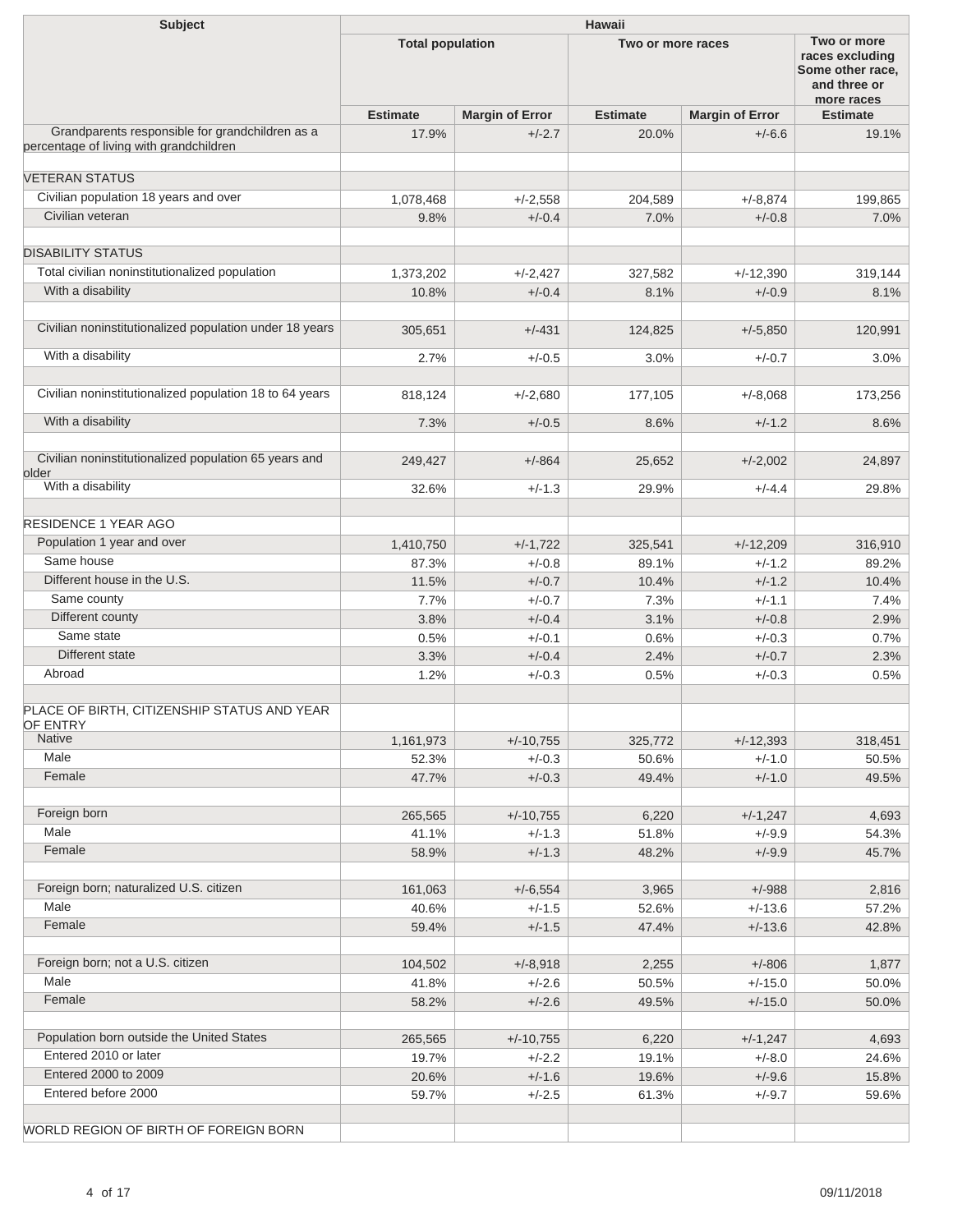| <b>Subject</b>                                                  | Hawaii                  |                        |                   |                        |                                                                                  |  |  |
|-----------------------------------------------------------------|-------------------------|------------------------|-------------------|------------------------|----------------------------------------------------------------------------------|--|--|
|                                                                 | <b>Total population</b> |                        | Two or more races |                        | Two or more<br>races excluding<br>Some other race,<br>and three or<br>more races |  |  |
|                                                                 | <b>Estimate</b>         | <b>Margin of Error</b> | <b>Estimate</b>   | <b>Margin of Error</b> | <b>Estimate</b>                                                                  |  |  |
| Foreign-born population excluding population born at            | 265,565                 | $+/-10,755$            | 6,220             | $+/-1,247$             | 4,693                                                                            |  |  |
| sea<br>Europe                                                   | 4.2%                    | $+/-0.7$               | 7.4%              | $+/-5.1$               | 9.8%                                                                             |  |  |
| Asia                                                            | 80.0%                   | $+/-1.8$               | 55.7%             | $+/-10.9$              | 56.1%                                                                            |  |  |
| Africa                                                          | 0.6%                    | $+/-0.3$               | 1.0%              | $+/-1.2$               | 1.4%                                                                             |  |  |
| Oceania                                                         | 8.6%                    | $+/-1.4$               | 13.7%             | $+/-6.5$               | 18.2%                                                                            |  |  |
| Latin America                                                   | 4.5%                    | $+/-0.8$               | 17.7%             | $+/-8.5$               | 8.7%                                                                             |  |  |
| Northern America                                                | 2.1%                    | $+/-0.5$               | 4.4%              | $+/-5.0$               | 5.8%                                                                             |  |  |
| LANGUAGE SPOKEN AT HOME AND ABILITY TO<br><b>SPEAK ENGLISH</b>  |                         |                        |                   |                        |                                                                                  |  |  |
| Population 5 years and over                                     | 1,337,965               | $+/-223$               | 294,914           | $+/-10,936$            | 286,912                                                                          |  |  |
| English only                                                    | 74.2%                   | $+/-1.0$               | 90.1%             | $+/-1.1$               | 90.7%                                                                            |  |  |
| Language other than English                                     | 25.8%                   | $+/-1.0$               | 9.9%              | $+/-1.1$               | 9.3%                                                                             |  |  |
| Speak English less than "very well"                             | 11.4%                   | $+/-0.7$               | 2.0%              | $+/-0.5$               | 1.6%                                                                             |  |  |
| <b>EMPLOYMENT STATUS</b>                                        |                         |                        |                   |                        |                                                                                  |  |  |
| Population 16 years and over                                    | 1,153,457               | $+/-1,583$             | 219,189           | $+/-9,220$             | 213,947                                                                          |  |  |
| In labor force                                                  | 65.3%                   | $+/-0.6$               | 69.8%             | $+/-1.5$               | 69.8%                                                                            |  |  |
| Civilian labor force                                            | 61.6%                   | $+/-0.7$               | 68.6%             | $+/-1.6$               | 68.7%                                                                            |  |  |
| Employed                                                        | 59.0%                   | $+/-0.8$               | 65.0%             | $+/-1.8$               | 65.1%                                                                            |  |  |
| Unemployed                                                      | 2.6%                    | $+/-0.2$               | 3.6%              | $+/-0.7$               | 3.6%                                                                             |  |  |
| <b>Unemployment Rate</b>                                        | 4.2%                    | $+/-0.4$               | 5.2%              | $+/-1.1$               | 5.3%                                                                             |  |  |
| <b>Armed Forces</b>                                             | 3.7%                    | $+/-0.2$               | 1.2%              | $+/-0.3$               | 1.1%                                                                             |  |  |
| Not in labor force                                              | 34.7%                   | $+/-0.6$               | 30.2%             | $+/-1.5$               | 30.2%                                                                            |  |  |
| Females 16 years and over                                       | 577,755                 | $+/-1,180$             | 108,393           | $+/-5,555$             | 105,536                                                                          |  |  |
| In labor force                                                  | 60.1%                   | $+/-0.8$               | 65.2%             | $+/-2.0$               | 65.2%                                                                            |  |  |
| Civilian labor force                                            | 59.3%                   | $+/-0.8$               | 64.7%             | $+/-2.0$               | 64.9%                                                                            |  |  |
| Employed                                                        | 56.8%                   | $+/-0.9$               | 61.1%             | $+/-2.1$               | 61.2%                                                                            |  |  |
| Unemployed                                                      | 2.5%                    | $+/-0.4$               | 3.6%              | $+/-1.1$               | 3.7%                                                                             |  |  |
| <b>Unemployment Rate</b>                                        | 4.2%                    | $+/-0.6$               | 5.6%              | $+/-1.6$               | 5.7%                                                                             |  |  |
| COMMUTING TO WORK                                               |                         |                        |                   |                        |                                                                                  |  |  |
| Workers 16 years and over                                       | 703,939                 | $+/-7,810$             | 141,122           | $+/-7,892$             | 137,577                                                                          |  |  |
| Car, truck, or van - drove alone                                | 67.6%                   | $+/-1.0$               | 71.8%             | $+/-2.0$               | 71.9%                                                                            |  |  |
| Car, truck, or van - carpooled                                  | 13.3%                   | $+/-0.8$               | 13.4%             | $+/-1.5$               | 13.3%                                                                            |  |  |
| Public transportation (excluding taxicab)                       | 6.1%                    | $+/-0.5$               | 5.0%              | $+/-1.1$               | 5.0%                                                                             |  |  |
| Walked                                                          | 5.5%                    | $+/-0.5$               | 4.3%              | $+/-1.0$               | 4.3%                                                                             |  |  |
| Other means                                                     | 3.2%                    | $+/-0.4$               | 2.5%              | $+/-0.6$               | 2.5%                                                                             |  |  |
| Worked at home                                                  | 4.4%                    | $+/-0.4$               | 3.0%              | $+/-0.6$               | 3.0%                                                                             |  |  |
| Mean travel time to work (minutes)                              | 27.0                    | $+/-0.4$               | 28.2              | $+/-1.0$               | 28.2                                                                             |  |  |
| <b>OCCUPATION</b>                                               |                         |                        |                   |                        |                                                                                  |  |  |
| Civilian employed population 16 years and over                  |                         |                        |                   |                        |                                                                                  |  |  |
| Management, business, science, and arts                         | 680,505<br>34.1%        | $+/-8,766$<br>$+/-1.0$ | 142,526<br>28.8%  | $+/-7,941$<br>$+/-1.9$ | 139,259<br>28.9%                                                                 |  |  |
| occupations                                                     |                         |                        |                   |                        |                                                                                  |  |  |
| Service occupations                                             | 23.9%                   | $+/-0.9$               | 22.8%             | $+/-2.0$               | 22.7%                                                                            |  |  |
| Sales and office occupations                                    | 24.7%                   | $+/-1.0$               | 27.1%             | $+/-1.9$               | 27.2%                                                                            |  |  |
| Natural resources, construction, and maintenance<br>occupations | 9.6%                    | $+/-0.7$               | 11.8%             | $+/-1.4$               | 11.8%                                                                            |  |  |
| Production, transportation, and material moving<br>occupations  | 7.8%                    | $+/-0.5$               | 9.5%              | $+/-1.2$               | 9.4%                                                                             |  |  |
|                                                                 |                         |                        |                   |                        |                                                                                  |  |  |
| Male civilian employed population 16 years and over             | 352,523                 | $+/-6,089$             | 76,290            | $+/-5,221$             | 74,695                                                                           |  |  |
| Management, business, science, and arts<br>occupations          | 31.5%                   | $+/-1.2$               | 23.5%             | $+/-2.5$               | 23.9%                                                                            |  |  |
| Service occupations                                             | 24.5%                   | $+/-1.2$               | 25.8%             | $+/-3.1$               | 25.7%                                                                            |  |  |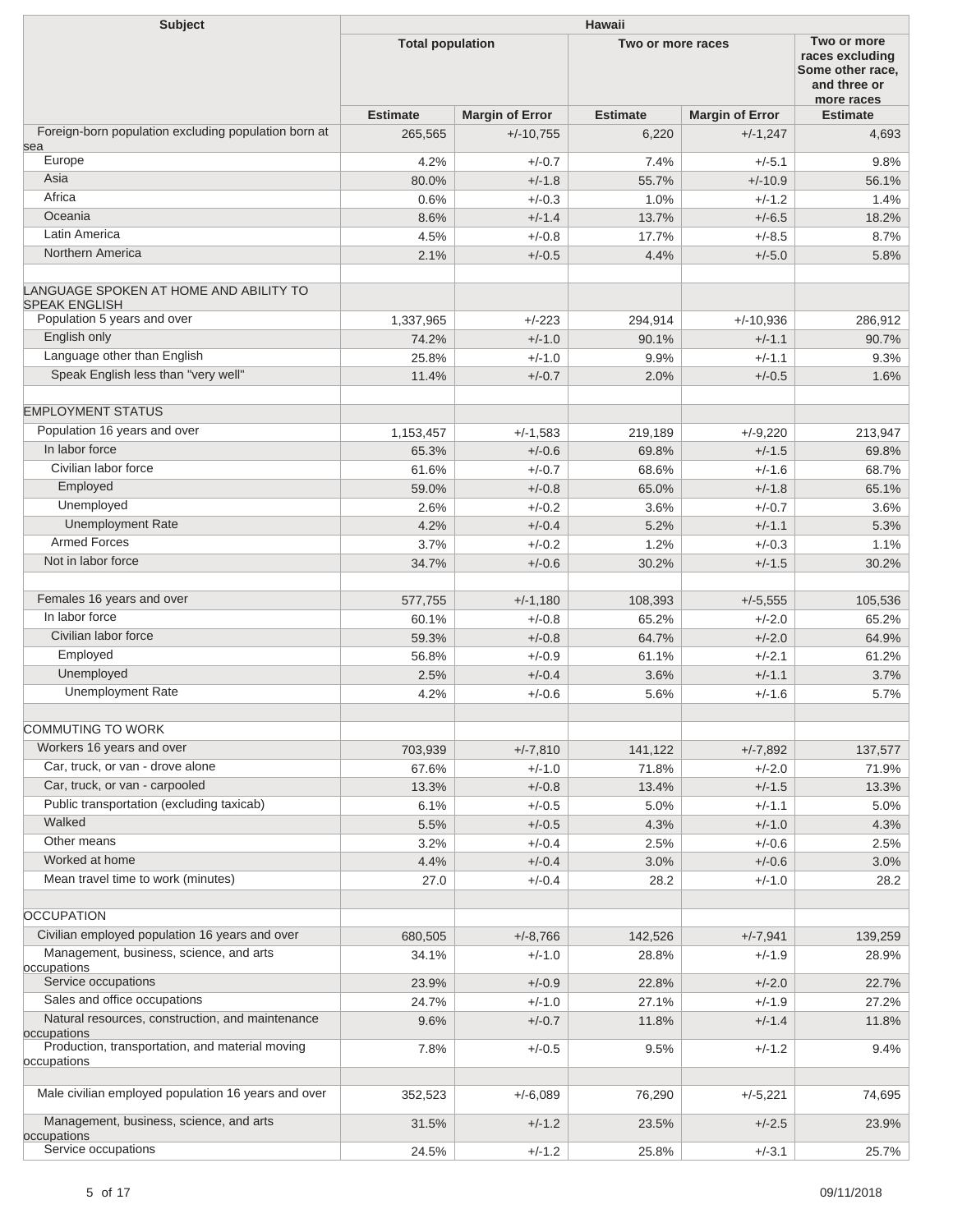| <b>Subject</b>                                                                                | <b>Hawaii</b>           |                        |                   |                        |                                                                                  |  |  |
|-----------------------------------------------------------------------------------------------|-------------------------|------------------------|-------------------|------------------------|----------------------------------------------------------------------------------|--|--|
|                                                                                               | <b>Total population</b> |                        | Two or more races |                        | Two or more<br>races excluding<br>Some other race,<br>and three or<br>more races |  |  |
|                                                                                               | <b>Estimate</b>         | <b>Margin of Error</b> | <b>Estimate</b>   | <b>Margin of Error</b> | <b>Estimate</b>                                                                  |  |  |
| Sales and office occupations                                                                  | 15.4%                   | $+/-1.0$               | 15.9%             | $+/-2.4$               | 16.0%                                                                            |  |  |
| Natural resources, construction, and maintenance                                              | 17.5%                   | $+/-1.2$               | 21.5%             | $+/-2.3$               | 21.5%                                                                            |  |  |
| occupations<br>Production, transportation, and material moving                                | 11.2%                   | $+/-0.8$               | 13.2%             | $+/-2.1$               | 13.0%                                                                            |  |  |
| occupations                                                                                   |                         |                        |                   |                        |                                                                                  |  |  |
| Female civilian employed population 16 years and                                              | 327,982                 | $+/-5,104$             | 66,236            | $+/-4,045$             | 64,564                                                                           |  |  |
| over<br>Management, business, science, and arts<br>occupations                                | 36.9%                   | $+/-1.3$               | 34.9%             | $+/-2.8$               | 34.8%                                                                            |  |  |
| Service occupations                                                                           | 23.2%                   | $+/-1.3$               | 19.3%             | $+/-2.8$               | 19.3%                                                                            |  |  |
| Sales and office occupations                                                                  | 34.6%                   | $+/-1.4$               | 39.9%             | $+/-3.0$               | 40.1%                                                                            |  |  |
| Natural resources, construction, and maintenance                                              | 1.1%                    | $+/-0.3$               | 0.6%              | $+/-0.4$               | 0.6%                                                                             |  |  |
| occupations                                                                                   |                         |                        |                   |                        |                                                                                  |  |  |
| Production, transportation, and material moving<br>occupations                                | 4.3%                    | $+/-0.6$               | 5.2%              | $+/-1.4$               | 5.2%                                                                             |  |  |
| <b>INDUSTRY</b>                                                                               |                         |                        |                   |                        |                                                                                  |  |  |
| Civilian employed population 16 years and over                                                | 680,505                 | $+/-8,766$             | 142,526           | $+/-7,941$             | 139,259                                                                          |  |  |
| Agriculture, forestry, fishing and hunting, and mining                                        | 1.8%                    | $+/-0.3$               | 1.0%              | $+/-0.5$               | 1.0%                                                                             |  |  |
| Construction                                                                                  | 7.2%                    | $+/-0.6$               | 9.2%              | $+/-1.3$               | 9.2%                                                                             |  |  |
| Manufacturing                                                                                 | 3.1%                    | $+/-0.4$               | 3.1%              | $+/-0.7$               | 3.1%                                                                             |  |  |
| Wholesale trade                                                                               | 2.4%                    | $+/-0.4$               | 2.0%              | $+/-0.6$               | 2.1%                                                                             |  |  |
| Retail trade                                                                                  | 11.3%                   | $+/-0.7$               | 12.3%             | $+/-1.5$               | 12.2%                                                                            |  |  |
| Transportation and warehousing, and utilities                                                 | 5.4%                    | $+/-0.5$               | 5.5%              | $+/-1.1$               | 5.3%                                                                             |  |  |
| Information                                                                                   | 1.5%                    | $+/-0.3$               | 1.7%              | $+/-0.6$               | 1.7%                                                                             |  |  |
| Finance and insurance, and real estate and rental<br>and leasing                              | 6.5%                    | $+/-0.5$               | 6.5%              | $+/-1.0$               | 6.5%                                                                             |  |  |
| Professional, scientific, and management, and<br>administrative and waste management services | 10.1%                   | $+/-0.6$               | 9.1%              | $+/-1.0$               | 9.1%                                                                             |  |  |
| Educational services, and health care and social<br>assistance                                | 20.2%                   | $+/-0.9$               | 20.4%             | $+/-1.8$               | 20.2%                                                                            |  |  |
| Arts, entertainment, and recreation, and<br>accommodation and food services                   | 17.3%                   | $+/-0.9$               | 15.2%             | $+/-1.8$               | 15.4%                                                                            |  |  |
| Other services (except public administration)                                                 | 4.3%                    | $+/-0.5$               | 4.4%              | $+/-1.1$               | 4.4%                                                                             |  |  |
| Public administration                                                                         | 9.0%                    | $+/-0.6$               | 9.7%              | $+/-1.5$               | 9.7%                                                                             |  |  |
| <b>CLASS OF WORKER</b>                                                                        |                         |                        |                   |                        |                                                                                  |  |  |
| Civilian employed population 16 years and over                                                | 680,505                 | $+/-8,766$             | 142,526           | $+/-7,941$             | 139,259                                                                          |  |  |
| Private wage and salary workers                                                               | 73.2%                   | $+/-0.9$               | 75.2%             | $+/-2.1$               | 75.1%                                                                            |  |  |
| Government workers                                                                            | 20.3%                   | $+/-0.9$               | 20.5%             | $+/-2.0$               | 20.6%                                                                            |  |  |
| Self-employed workers in own not incorporated<br>business                                     | 6.4%                    | $+/-0.5$               | 4.3%              | $+/-0.8$               | 4.2%                                                                             |  |  |
| Unpaid family workers                                                                         | 0.1%                    | $+/-0.1$               | 0.1%              | $+/-0.1$               | 0.1%                                                                             |  |  |
| INCOME IN THE PAST 12 MONTHS (IN 2017<br><b>INFLATION-ADJUSTED DOLLARS)</b>                   |                         |                        |                   |                        |                                                                                  |  |  |
| Households                                                                                    | 458,078                 | $+/-4,221$             | 72,318            | $+/-3,831$             | 70,114                                                                           |  |  |
| Median household income (dollars)                                                             | 77,765                  | $+/-1,795$             | 79,532            | $+/-3,196$             | 79,155                                                                           |  |  |
| With earnings                                                                                 | 79.8%                   | $+/-0.8$               | 86.3%             | $+/-1.9$               | 86.2%                                                                            |  |  |
| Mean earnings (dollars)                                                                       | 94,425                  | $+/-1,925$             | 92,740            | $+/-3,837$             | 91,830                                                                           |  |  |
| With Social Security income                                                                   | 36.4%                   | $+/-0.8$               | 28.1%             | $+/-2.4$               | 28.1%                                                                            |  |  |
| Mean Social Security income (dollars)                                                         | 19,032                  | $+/-376$               | 17,679            | $+/-1,134$             | 17,597                                                                           |  |  |
| With Supplemental Security Income                                                             | 4.3%                    | $+/-0.5$               | 5.4%              | $+/-1.2$               | 5.4%                                                                             |  |  |
| Mean Supplemental Security Income (dollars)                                                   | 9,082                   | $+/-664$               | 10,012            | $+/-1,309$             | 10,041                                                                           |  |  |
| With cash public assistance income                                                            | 2.8%                    | $+/-0.3$               | 4.4%              | $+/-1.2$               | 4.3%                                                                             |  |  |
| Mean cash public assistance income (dollars)                                                  | 3,823                   | $+/-422$               | 4,028             | $+/-924$               | 4,162                                                                            |  |  |
| With retirement income                                                                        | 23.8%                   | $+/-0.8$               | 18.9%             | $+/-2.1$               | 18.8%                                                                            |  |  |
| Mean retirement income (dollars)                                                              | 30,005                  | $+/-1,673$             | 25,401            | $+/-4,402$             | 25,586                                                                           |  |  |
| With Food Stamp/SNAP benefits                                                                 | 10.7%                   | $+/-0.7$               | 16.0%             | $+/-1.9$               | 16.0%                                                                            |  |  |
| Families                                                                                      | 320,336                 | $+/-5,022$             | 52,174            | $+/-2,876$             | 50,446                                                                           |  |  |
| Median family income (dollars)                                                                | 91,460                  | $+/-1,555$             | 87,426            | $+/-4,812$             | 87,428                                                                           |  |  |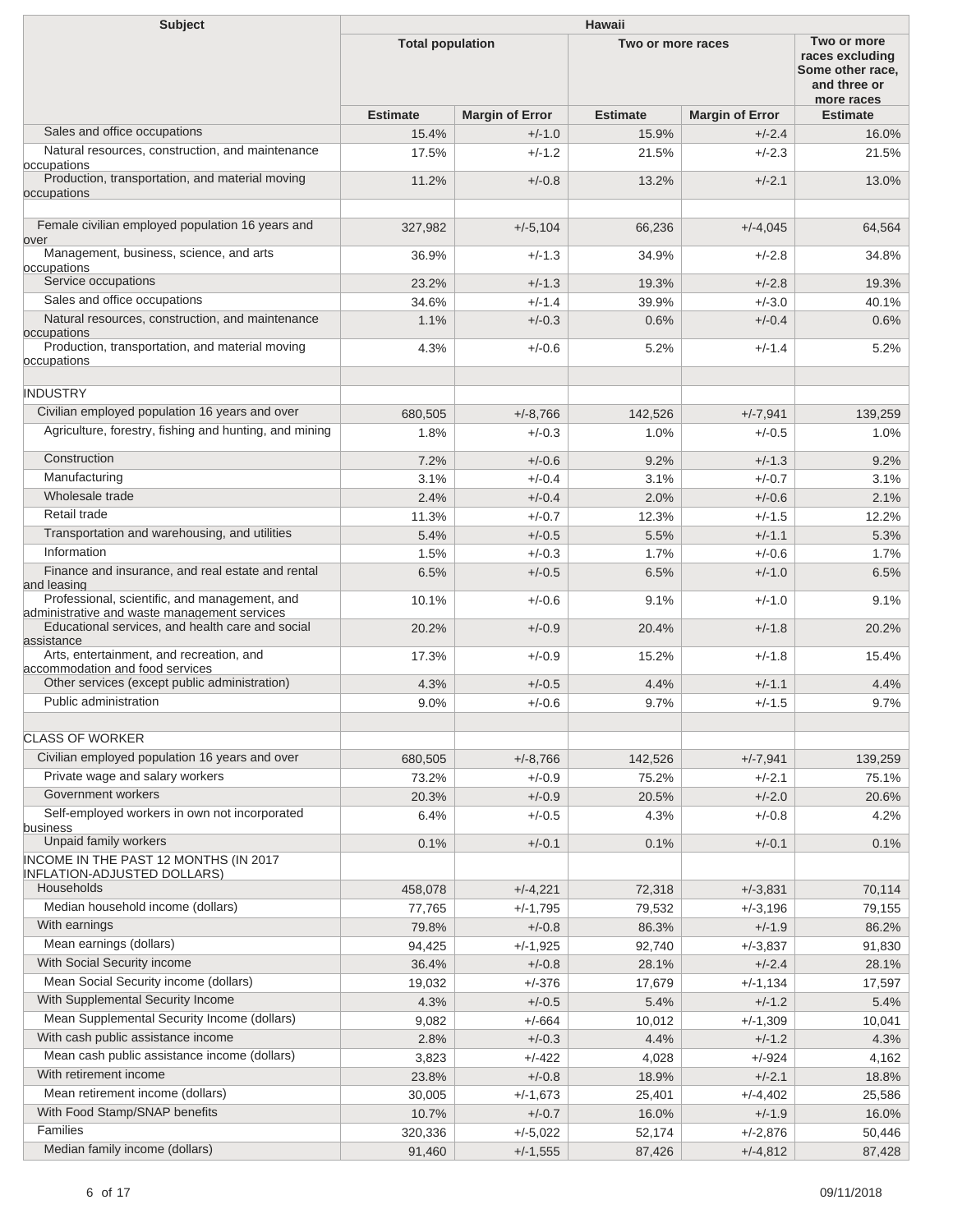| Two or more<br><b>Total population</b><br>Two or more races<br>races excluding<br>Some other race.<br>and three or<br>more races<br><b>Estimate</b><br><b>Estimate</b><br><b>Margin of Error</b><br><b>Estimate</b><br><b>Margin of Error</b><br>Married-couple family<br>$+/-1.2$<br>72.9%<br>65.0%<br>$+/-2.6$<br>65.3%<br>Median income (dollars)<br>101,560<br>$+/-2,534$<br>100,422<br>$+/-5,502$<br>100,670<br>Male householder, no spouse present, family<br>$+/-0.7$<br>$+/-2.0$<br>8.9%<br>10.8%<br>10.7%<br>Median income (dollars)<br>73,897<br>$+/-5,066$<br>56,381<br>$+/-10.919$<br>55,484<br>Female householder, no husband present, family<br>18.2%<br>$+/-1.1$<br>24.2%<br>$+/-2.6$<br>24.0%<br>Median income (dollars)<br>$+/-3,941$<br>52,079<br>53,533<br>$+/-3,083$<br>52,424<br><b>Individuals</b><br>*****<br>1,427,538<br>331,992<br>$+/-12,399$<br>323,144<br>Per capita income (dollars)<br>$+/-639$<br>24,386<br>$+/-1,255$<br>24,072<br>33,882<br>With earnings for full-time, year-round workers:<br>Male<br>305,551<br>$+/-6,240$<br>57,831<br>$+/-4.675$<br>56,442<br>Female<br>230,119<br>$+/-5,448$<br>45,557<br>$+/-3,086$<br>44,089<br>Mean earnings (dollars) for full-time, year-round<br>Male<br>65,214<br>$+/-1,733$<br>60,569<br>$+/-2.938$<br>60,342<br>Female<br>51,786<br>$+/-1,597$<br>48,550<br>$+/-2,105$<br>48,399<br>Median earnings (dollars) full-time, year-round<br>workers:<br>Male<br>51,594<br>$+/-727$<br>50,651<br>$+/-1,759$<br>50,619<br>Female<br>$+/-493$<br>41,664<br>41,064<br>$+/-1,005$<br>41,211<br><b>HEALTH INSURANCE COVERAGE</b><br>Civilian noninstitutionalized population<br>1,373,202<br>$+/-2,427$<br>327,582<br>$+/-12,390$<br>319,144<br>With private health insurance<br>$+/-0.9$<br>77.0%<br>75.1%<br>$+/-1.7$<br>75.1%<br>With public coverage<br>35.2%<br>$+/-0.7$<br>32.1%<br>$+/-1.7$<br>32.1%<br>No health insurance coverage<br>$+/-0.4$<br>3.8%<br>3.4%<br>$+/-0.6$<br>3.4%<br>POVERTY RATES FOR FAMILIES AND PEOPLE FOR<br>All families<br>7.4%<br>$+/-0.7$<br>$+/-2.3$<br>8.4%<br>8.5%<br>With related children of the householder under 18<br>10.1%<br>$+/-1.4$<br>11.0%<br>$+/-3.2$<br>11.1%<br>With related children of the householder under 5<br>$+/-3.3$<br>14.1%<br>12.9%<br>$+/-7.2$<br>13.1%<br>Married-couple family<br>3.9%<br>$+/-0.5$<br>$+/-2.2$<br>4.0%<br>4.2%<br>With related children of the householder under 18<br>4.7%<br>3.6%<br>$+/-0.9$<br>4.5%<br>$+/-3.6$<br>With related children of the householder under 5<br>3.7%<br>$+/-1.9$<br>N<br>N<br>$\mathsf{N}$<br>vears only<br>Female householder, no husband present, family<br>20.4%<br>$+/-2.7$<br>16.0%<br>$+/-5.1$<br>16.0%<br>With related children of the householder under 18<br>$+/-4.4$<br>29.5%<br>20.2%<br>$+/-7.5$<br>19.8%<br>With related children of the householder under 5<br>51.5%<br>$+/-24.6$<br>29.7%<br>$+/-10.2$<br>29.7%<br>All people<br>$+/-0.6$<br>$+/-1.3$<br>9.9%<br>9.5%<br>9.8%<br>Under 18 years<br>$+/-2.2$<br>11.5%<br>$+/-1.5$<br>11.0%<br>11.0%<br>Related children of the householder under 18 years<br>$+/-1.6$<br>$+/-2.2$<br>11.0%<br>10.6%<br>10.5%<br>Related children of the householder under 5 years<br>$+/-2.5$<br>14.9%<br>$+/-3.8$<br>15.1%<br>13.5%<br>Related children of the householder 5 to 17 years<br>$+/-1.7$<br>$+/-2.3$<br>10.0%<br>8.8%<br>8.6%<br>18 years and over<br>$+/-0.5$<br>9.1%<br>$+/-1.2$<br>9.2%<br>9.0%<br>18 to 64 years<br>$+/-0.6$<br>9.0%<br>$+/-1.3$<br>8.9%<br>9.1%<br>65 years and over<br>9.3%<br>$+/-0.9$<br>10.0%<br>$+/-3.1$<br>10.3%<br>People in families<br>$+/-0.7$<br>$+/-1.5$<br>6.7%<br>7.9%<br>7.9%<br>Unrelated individuals 15 years and over<br>$+/-1.3$<br>$+/-3.4$<br>23.4%<br>24.0%<br>24.3%<br>Occupied housing units<br>$+/-3,831$<br>458,078<br>$+/-4,221$<br>72,318<br>70,114<br>Owner-occupied housing units<br>$+/-0.9$<br>$+/-2.8$<br>58.5%<br>52.8%<br>52.9%<br>Renter-occupied housing units<br>$+/-0.9$<br>47.2%<br>$+/-2.8$<br>41.5%<br>47.1%<br>Average household size of owner-occupied unit<br>$+/-0.05$<br>$+/-0.17$<br>3.19<br>3.60<br>3.60<br>Average household size of renter-occupied unit<br>2.78<br>$+/-0.06$<br>3.12<br>$+/-0.20$<br>3.09 | <b>Subject</b>                    | <b>Hawaii</b> |  |  |  |  |  |
|----------------------------------------------------------------------------------------------------------------------------------------------------------------------------------------------------------------------------------------------------------------------------------------------------------------------------------------------------------------------------------------------------------------------------------------------------------------------------------------------------------------------------------------------------------------------------------------------------------------------------------------------------------------------------------------------------------------------------------------------------------------------------------------------------------------------------------------------------------------------------------------------------------------------------------------------------------------------------------------------------------------------------------------------------------------------------------------------------------------------------------------------------------------------------------------------------------------------------------------------------------------------------------------------------------------------------------------------------------------------------------------------------------------------------------------------------------------------------------------------------------------------------------------------------------------------------------------------------------------------------------------------------------------------------------------------------------------------------------------------------------------------------------------------------------------------------------------------------------------------------------------------------------------------------------------------------------------------------------------------------------------------------------------------------------------------------------------------------------------------------------------------------------------------------------------------------------------------------------------------------------------------------------------------------------------------------------------------------------------------------------------------------------------------------------------------------------------------------------------------------------------------------------------------------------------------------------------------------------------------------------------------------------------------------------------------------------------------------------------------------------------------------------------------------------------------------------------------------------------------------------------------------------------------------------------------------------------------------------------------------------------------------------------------------------------------------------------------------------------------------------------------------------------------------------------------------------------------------------------------------------------------------------------------------------------------------------------------------------------------------------------------------------------------------------------------------------------------------------------------------------------------------------------------------------------------------------------------------------------------------------------------------------------------------------------------------------------------------------------------------------------------------------------------------------------------------------------------------------------------------------------------------------------------------------------------------------------------------------------------------------------------------------------------------------------------------------------------------------------------------------------------------------------------------------------------------------------------------------|-----------------------------------|---------------|--|--|--|--|--|
|                                                                                                                                                                                                                                                                                                                                                                                                                                                                                                                                                                                                                                                                                                                                                                                                                                                                                                                                                                                                                                                                                                                                                                                                                                                                                                                                                                                                                                                                                                                                                                                                                                                                                                                                                                                                                                                                                                                                                                                                                                                                                                                                                                                                                                                                                                                                                                                                                                                                                                                                                                                                                                                                                                                                                                                                                                                                                                                                                                                                                                                                                                                                                                                                                                                                                                                                                                                                                                                                                                                                                                                                                                                                                                                                                                                                                                                                                                                                                                                                                                                                                                                                                                                                                                  |                                   |               |  |  |  |  |  |
|                                                                                                                                                                                                                                                                                                                                                                                                                                                                                                                                                                                                                                                                                                                                                                                                                                                                                                                                                                                                                                                                                                                                                                                                                                                                                                                                                                                                                                                                                                                                                                                                                                                                                                                                                                                                                                                                                                                                                                                                                                                                                                                                                                                                                                                                                                                                                                                                                                                                                                                                                                                                                                                                                                                                                                                                                                                                                                                                                                                                                                                                                                                                                                                                                                                                                                                                                                                                                                                                                                                                                                                                                                                                                                                                                                                                                                                                                                                                                                                                                                                                                                                                                                                                                                  |                                   |               |  |  |  |  |  |
|                                                                                                                                                                                                                                                                                                                                                                                                                                                                                                                                                                                                                                                                                                                                                                                                                                                                                                                                                                                                                                                                                                                                                                                                                                                                                                                                                                                                                                                                                                                                                                                                                                                                                                                                                                                                                                                                                                                                                                                                                                                                                                                                                                                                                                                                                                                                                                                                                                                                                                                                                                                                                                                                                                                                                                                                                                                                                                                                                                                                                                                                                                                                                                                                                                                                                                                                                                                                                                                                                                                                                                                                                                                                                                                                                                                                                                                                                                                                                                                                                                                                                                                                                                                                                                  |                                   |               |  |  |  |  |  |
|                                                                                                                                                                                                                                                                                                                                                                                                                                                                                                                                                                                                                                                                                                                                                                                                                                                                                                                                                                                                                                                                                                                                                                                                                                                                                                                                                                                                                                                                                                                                                                                                                                                                                                                                                                                                                                                                                                                                                                                                                                                                                                                                                                                                                                                                                                                                                                                                                                                                                                                                                                                                                                                                                                                                                                                                                                                                                                                                                                                                                                                                                                                                                                                                                                                                                                                                                                                                                                                                                                                                                                                                                                                                                                                                                                                                                                                                                                                                                                                                                                                                                                                                                                                                                                  |                                   |               |  |  |  |  |  |
|                                                                                                                                                                                                                                                                                                                                                                                                                                                                                                                                                                                                                                                                                                                                                                                                                                                                                                                                                                                                                                                                                                                                                                                                                                                                                                                                                                                                                                                                                                                                                                                                                                                                                                                                                                                                                                                                                                                                                                                                                                                                                                                                                                                                                                                                                                                                                                                                                                                                                                                                                                                                                                                                                                                                                                                                                                                                                                                                                                                                                                                                                                                                                                                                                                                                                                                                                                                                                                                                                                                                                                                                                                                                                                                                                                                                                                                                                                                                                                                                                                                                                                                                                                                                                                  |                                   |               |  |  |  |  |  |
|                                                                                                                                                                                                                                                                                                                                                                                                                                                                                                                                                                                                                                                                                                                                                                                                                                                                                                                                                                                                                                                                                                                                                                                                                                                                                                                                                                                                                                                                                                                                                                                                                                                                                                                                                                                                                                                                                                                                                                                                                                                                                                                                                                                                                                                                                                                                                                                                                                                                                                                                                                                                                                                                                                                                                                                                                                                                                                                                                                                                                                                                                                                                                                                                                                                                                                                                                                                                                                                                                                                                                                                                                                                                                                                                                                                                                                                                                                                                                                                                                                                                                                                                                                                                                                  |                                   |               |  |  |  |  |  |
|                                                                                                                                                                                                                                                                                                                                                                                                                                                                                                                                                                                                                                                                                                                                                                                                                                                                                                                                                                                                                                                                                                                                                                                                                                                                                                                                                                                                                                                                                                                                                                                                                                                                                                                                                                                                                                                                                                                                                                                                                                                                                                                                                                                                                                                                                                                                                                                                                                                                                                                                                                                                                                                                                                                                                                                                                                                                                                                                                                                                                                                                                                                                                                                                                                                                                                                                                                                                                                                                                                                                                                                                                                                                                                                                                                                                                                                                                                                                                                                                                                                                                                                                                                                                                                  |                                   |               |  |  |  |  |  |
|                                                                                                                                                                                                                                                                                                                                                                                                                                                                                                                                                                                                                                                                                                                                                                                                                                                                                                                                                                                                                                                                                                                                                                                                                                                                                                                                                                                                                                                                                                                                                                                                                                                                                                                                                                                                                                                                                                                                                                                                                                                                                                                                                                                                                                                                                                                                                                                                                                                                                                                                                                                                                                                                                                                                                                                                                                                                                                                                                                                                                                                                                                                                                                                                                                                                                                                                                                                                                                                                                                                                                                                                                                                                                                                                                                                                                                                                                                                                                                                                                                                                                                                                                                                                                                  |                                   |               |  |  |  |  |  |
|                                                                                                                                                                                                                                                                                                                                                                                                                                                                                                                                                                                                                                                                                                                                                                                                                                                                                                                                                                                                                                                                                                                                                                                                                                                                                                                                                                                                                                                                                                                                                                                                                                                                                                                                                                                                                                                                                                                                                                                                                                                                                                                                                                                                                                                                                                                                                                                                                                                                                                                                                                                                                                                                                                                                                                                                                                                                                                                                                                                                                                                                                                                                                                                                                                                                                                                                                                                                                                                                                                                                                                                                                                                                                                                                                                                                                                                                                                                                                                                                                                                                                                                                                                                                                                  |                                   |               |  |  |  |  |  |
|                                                                                                                                                                                                                                                                                                                                                                                                                                                                                                                                                                                                                                                                                                                                                                                                                                                                                                                                                                                                                                                                                                                                                                                                                                                                                                                                                                                                                                                                                                                                                                                                                                                                                                                                                                                                                                                                                                                                                                                                                                                                                                                                                                                                                                                                                                                                                                                                                                                                                                                                                                                                                                                                                                                                                                                                                                                                                                                                                                                                                                                                                                                                                                                                                                                                                                                                                                                                                                                                                                                                                                                                                                                                                                                                                                                                                                                                                                                                                                                                                                                                                                                                                                                                                                  |                                   |               |  |  |  |  |  |
|                                                                                                                                                                                                                                                                                                                                                                                                                                                                                                                                                                                                                                                                                                                                                                                                                                                                                                                                                                                                                                                                                                                                                                                                                                                                                                                                                                                                                                                                                                                                                                                                                                                                                                                                                                                                                                                                                                                                                                                                                                                                                                                                                                                                                                                                                                                                                                                                                                                                                                                                                                                                                                                                                                                                                                                                                                                                                                                                                                                                                                                                                                                                                                                                                                                                                                                                                                                                                                                                                                                                                                                                                                                                                                                                                                                                                                                                                                                                                                                                                                                                                                                                                                                                                                  |                                   |               |  |  |  |  |  |
|                                                                                                                                                                                                                                                                                                                                                                                                                                                                                                                                                                                                                                                                                                                                                                                                                                                                                                                                                                                                                                                                                                                                                                                                                                                                                                                                                                                                                                                                                                                                                                                                                                                                                                                                                                                                                                                                                                                                                                                                                                                                                                                                                                                                                                                                                                                                                                                                                                                                                                                                                                                                                                                                                                                                                                                                                                                                                                                                                                                                                                                                                                                                                                                                                                                                                                                                                                                                                                                                                                                                                                                                                                                                                                                                                                                                                                                                                                                                                                                                                                                                                                                                                                                                                                  |                                   |               |  |  |  |  |  |
|                                                                                                                                                                                                                                                                                                                                                                                                                                                                                                                                                                                                                                                                                                                                                                                                                                                                                                                                                                                                                                                                                                                                                                                                                                                                                                                                                                                                                                                                                                                                                                                                                                                                                                                                                                                                                                                                                                                                                                                                                                                                                                                                                                                                                                                                                                                                                                                                                                                                                                                                                                                                                                                                                                                                                                                                                                                                                                                                                                                                                                                                                                                                                                                                                                                                                                                                                                                                                                                                                                                                                                                                                                                                                                                                                                                                                                                                                                                                                                                                                                                                                                                                                                                                                                  |                                   |               |  |  |  |  |  |
|                                                                                                                                                                                                                                                                                                                                                                                                                                                                                                                                                                                                                                                                                                                                                                                                                                                                                                                                                                                                                                                                                                                                                                                                                                                                                                                                                                                                                                                                                                                                                                                                                                                                                                                                                                                                                                                                                                                                                                                                                                                                                                                                                                                                                                                                                                                                                                                                                                                                                                                                                                                                                                                                                                                                                                                                                                                                                                                                                                                                                                                                                                                                                                                                                                                                                                                                                                                                                                                                                                                                                                                                                                                                                                                                                                                                                                                                                                                                                                                                                                                                                                                                                                                                                                  |                                   |               |  |  |  |  |  |
|                                                                                                                                                                                                                                                                                                                                                                                                                                                                                                                                                                                                                                                                                                                                                                                                                                                                                                                                                                                                                                                                                                                                                                                                                                                                                                                                                                                                                                                                                                                                                                                                                                                                                                                                                                                                                                                                                                                                                                                                                                                                                                                                                                                                                                                                                                                                                                                                                                                                                                                                                                                                                                                                                                                                                                                                                                                                                                                                                                                                                                                                                                                                                                                                                                                                                                                                                                                                                                                                                                                                                                                                                                                                                                                                                                                                                                                                                                                                                                                                                                                                                                                                                                                                                                  | workers:                          |               |  |  |  |  |  |
|                                                                                                                                                                                                                                                                                                                                                                                                                                                                                                                                                                                                                                                                                                                                                                                                                                                                                                                                                                                                                                                                                                                                                                                                                                                                                                                                                                                                                                                                                                                                                                                                                                                                                                                                                                                                                                                                                                                                                                                                                                                                                                                                                                                                                                                                                                                                                                                                                                                                                                                                                                                                                                                                                                                                                                                                                                                                                                                                                                                                                                                                                                                                                                                                                                                                                                                                                                                                                                                                                                                                                                                                                                                                                                                                                                                                                                                                                                                                                                                                                                                                                                                                                                                                                                  |                                   |               |  |  |  |  |  |
|                                                                                                                                                                                                                                                                                                                                                                                                                                                                                                                                                                                                                                                                                                                                                                                                                                                                                                                                                                                                                                                                                                                                                                                                                                                                                                                                                                                                                                                                                                                                                                                                                                                                                                                                                                                                                                                                                                                                                                                                                                                                                                                                                                                                                                                                                                                                                                                                                                                                                                                                                                                                                                                                                                                                                                                                                                                                                                                                                                                                                                                                                                                                                                                                                                                                                                                                                                                                                                                                                                                                                                                                                                                                                                                                                                                                                                                                                                                                                                                                                                                                                                                                                                                                                                  |                                   |               |  |  |  |  |  |
|                                                                                                                                                                                                                                                                                                                                                                                                                                                                                                                                                                                                                                                                                                                                                                                                                                                                                                                                                                                                                                                                                                                                                                                                                                                                                                                                                                                                                                                                                                                                                                                                                                                                                                                                                                                                                                                                                                                                                                                                                                                                                                                                                                                                                                                                                                                                                                                                                                                                                                                                                                                                                                                                                                                                                                                                                                                                                                                                                                                                                                                                                                                                                                                                                                                                                                                                                                                                                                                                                                                                                                                                                                                                                                                                                                                                                                                                                                                                                                                                                                                                                                                                                                                                                                  |                                   |               |  |  |  |  |  |
|                                                                                                                                                                                                                                                                                                                                                                                                                                                                                                                                                                                                                                                                                                                                                                                                                                                                                                                                                                                                                                                                                                                                                                                                                                                                                                                                                                                                                                                                                                                                                                                                                                                                                                                                                                                                                                                                                                                                                                                                                                                                                                                                                                                                                                                                                                                                                                                                                                                                                                                                                                                                                                                                                                                                                                                                                                                                                                                                                                                                                                                                                                                                                                                                                                                                                                                                                                                                                                                                                                                                                                                                                                                                                                                                                                                                                                                                                                                                                                                                                                                                                                                                                                                                                                  |                                   |               |  |  |  |  |  |
|                                                                                                                                                                                                                                                                                                                                                                                                                                                                                                                                                                                                                                                                                                                                                                                                                                                                                                                                                                                                                                                                                                                                                                                                                                                                                                                                                                                                                                                                                                                                                                                                                                                                                                                                                                                                                                                                                                                                                                                                                                                                                                                                                                                                                                                                                                                                                                                                                                                                                                                                                                                                                                                                                                                                                                                                                                                                                                                                                                                                                                                                                                                                                                                                                                                                                                                                                                                                                                                                                                                                                                                                                                                                                                                                                                                                                                                                                                                                                                                                                                                                                                                                                                                                                                  |                                   |               |  |  |  |  |  |
|                                                                                                                                                                                                                                                                                                                                                                                                                                                                                                                                                                                                                                                                                                                                                                                                                                                                                                                                                                                                                                                                                                                                                                                                                                                                                                                                                                                                                                                                                                                                                                                                                                                                                                                                                                                                                                                                                                                                                                                                                                                                                                                                                                                                                                                                                                                                                                                                                                                                                                                                                                                                                                                                                                                                                                                                                                                                                                                                                                                                                                                                                                                                                                                                                                                                                                                                                                                                                                                                                                                                                                                                                                                                                                                                                                                                                                                                                                                                                                                                                                                                                                                                                                                                                                  |                                   |               |  |  |  |  |  |
|                                                                                                                                                                                                                                                                                                                                                                                                                                                                                                                                                                                                                                                                                                                                                                                                                                                                                                                                                                                                                                                                                                                                                                                                                                                                                                                                                                                                                                                                                                                                                                                                                                                                                                                                                                                                                                                                                                                                                                                                                                                                                                                                                                                                                                                                                                                                                                                                                                                                                                                                                                                                                                                                                                                                                                                                                                                                                                                                                                                                                                                                                                                                                                                                                                                                                                                                                                                                                                                                                                                                                                                                                                                                                                                                                                                                                                                                                                                                                                                                                                                                                                                                                                                                                                  |                                   |               |  |  |  |  |  |
|                                                                                                                                                                                                                                                                                                                                                                                                                                                                                                                                                                                                                                                                                                                                                                                                                                                                                                                                                                                                                                                                                                                                                                                                                                                                                                                                                                                                                                                                                                                                                                                                                                                                                                                                                                                                                                                                                                                                                                                                                                                                                                                                                                                                                                                                                                                                                                                                                                                                                                                                                                                                                                                                                                                                                                                                                                                                                                                                                                                                                                                                                                                                                                                                                                                                                                                                                                                                                                                                                                                                                                                                                                                                                                                                                                                                                                                                                                                                                                                                                                                                                                                                                                                                                                  |                                   |               |  |  |  |  |  |
|                                                                                                                                                                                                                                                                                                                                                                                                                                                                                                                                                                                                                                                                                                                                                                                                                                                                                                                                                                                                                                                                                                                                                                                                                                                                                                                                                                                                                                                                                                                                                                                                                                                                                                                                                                                                                                                                                                                                                                                                                                                                                                                                                                                                                                                                                                                                                                                                                                                                                                                                                                                                                                                                                                                                                                                                                                                                                                                                                                                                                                                                                                                                                                                                                                                                                                                                                                                                                                                                                                                                                                                                                                                                                                                                                                                                                                                                                                                                                                                                                                                                                                                                                                                                                                  |                                   |               |  |  |  |  |  |
|                                                                                                                                                                                                                                                                                                                                                                                                                                                                                                                                                                                                                                                                                                                                                                                                                                                                                                                                                                                                                                                                                                                                                                                                                                                                                                                                                                                                                                                                                                                                                                                                                                                                                                                                                                                                                                                                                                                                                                                                                                                                                                                                                                                                                                                                                                                                                                                                                                                                                                                                                                                                                                                                                                                                                                                                                                                                                                                                                                                                                                                                                                                                                                                                                                                                                                                                                                                                                                                                                                                                                                                                                                                                                                                                                                                                                                                                                                                                                                                                                                                                                                                                                                                                                                  |                                   |               |  |  |  |  |  |
|                                                                                                                                                                                                                                                                                                                                                                                                                                                                                                                                                                                                                                                                                                                                                                                                                                                                                                                                                                                                                                                                                                                                                                                                                                                                                                                                                                                                                                                                                                                                                                                                                                                                                                                                                                                                                                                                                                                                                                                                                                                                                                                                                                                                                                                                                                                                                                                                                                                                                                                                                                                                                                                                                                                                                                                                                                                                                                                                                                                                                                                                                                                                                                                                                                                                                                                                                                                                                                                                                                                                                                                                                                                                                                                                                                                                                                                                                                                                                                                                                                                                                                                                                                                                                                  |                                   |               |  |  |  |  |  |
|                                                                                                                                                                                                                                                                                                                                                                                                                                                                                                                                                                                                                                                                                                                                                                                                                                                                                                                                                                                                                                                                                                                                                                                                                                                                                                                                                                                                                                                                                                                                                                                                                                                                                                                                                                                                                                                                                                                                                                                                                                                                                                                                                                                                                                                                                                                                                                                                                                                                                                                                                                                                                                                                                                                                                                                                                                                                                                                                                                                                                                                                                                                                                                                                                                                                                                                                                                                                                                                                                                                                                                                                                                                                                                                                                                                                                                                                                                                                                                                                                                                                                                                                                                                                                                  | WHOM POVERTY STATUS IS DETERMINED |               |  |  |  |  |  |
|                                                                                                                                                                                                                                                                                                                                                                                                                                                                                                                                                                                                                                                                                                                                                                                                                                                                                                                                                                                                                                                                                                                                                                                                                                                                                                                                                                                                                                                                                                                                                                                                                                                                                                                                                                                                                                                                                                                                                                                                                                                                                                                                                                                                                                                                                                                                                                                                                                                                                                                                                                                                                                                                                                                                                                                                                                                                                                                                                                                                                                                                                                                                                                                                                                                                                                                                                                                                                                                                                                                                                                                                                                                                                                                                                                                                                                                                                                                                                                                                                                                                                                                                                                                                                                  |                                   |               |  |  |  |  |  |
|                                                                                                                                                                                                                                                                                                                                                                                                                                                                                                                                                                                                                                                                                                                                                                                                                                                                                                                                                                                                                                                                                                                                                                                                                                                                                                                                                                                                                                                                                                                                                                                                                                                                                                                                                                                                                                                                                                                                                                                                                                                                                                                                                                                                                                                                                                                                                                                                                                                                                                                                                                                                                                                                                                                                                                                                                                                                                                                                                                                                                                                                                                                                                                                                                                                                                                                                                                                                                                                                                                                                                                                                                                                                                                                                                                                                                                                                                                                                                                                                                                                                                                                                                                                                                                  | years                             |               |  |  |  |  |  |
|                                                                                                                                                                                                                                                                                                                                                                                                                                                                                                                                                                                                                                                                                                                                                                                                                                                                                                                                                                                                                                                                                                                                                                                                                                                                                                                                                                                                                                                                                                                                                                                                                                                                                                                                                                                                                                                                                                                                                                                                                                                                                                                                                                                                                                                                                                                                                                                                                                                                                                                                                                                                                                                                                                                                                                                                                                                                                                                                                                                                                                                                                                                                                                                                                                                                                                                                                                                                                                                                                                                                                                                                                                                                                                                                                                                                                                                                                                                                                                                                                                                                                                                                                                                                                                  | years only                        |               |  |  |  |  |  |
|                                                                                                                                                                                                                                                                                                                                                                                                                                                                                                                                                                                                                                                                                                                                                                                                                                                                                                                                                                                                                                                                                                                                                                                                                                                                                                                                                                                                                                                                                                                                                                                                                                                                                                                                                                                                                                                                                                                                                                                                                                                                                                                                                                                                                                                                                                                                                                                                                                                                                                                                                                                                                                                                                                                                                                                                                                                                                                                                                                                                                                                                                                                                                                                                                                                                                                                                                                                                                                                                                                                                                                                                                                                                                                                                                                                                                                                                                                                                                                                                                                                                                                                                                                                                                                  |                                   |               |  |  |  |  |  |
|                                                                                                                                                                                                                                                                                                                                                                                                                                                                                                                                                                                                                                                                                                                                                                                                                                                                                                                                                                                                                                                                                                                                                                                                                                                                                                                                                                                                                                                                                                                                                                                                                                                                                                                                                                                                                                                                                                                                                                                                                                                                                                                                                                                                                                                                                                                                                                                                                                                                                                                                                                                                                                                                                                                                                                                                                                                                                                                                                                                                                                                                                                                                                                                                                                                                                                                                                                                                                                                                                                                                                                                                                                                                                                                                                                                                                                                                                                                                                                                                                                                                                                                                                                                                                                  | years                             |               |  |  |  |  |  |
|                                                                                                                                                                                                                                                                                                                                                                                                                                                                                                                                                                                                                                                                                                                                                                                                                                                                                                                                                                                                                                                                                                                                                                                                                                                                                                                                                                                                                                                                                                                                                                                                                                                                                                                                                                                                                                                                                                                                                                                                                                                                                                                                                                                                                                                                                                                                                                                                                                                                                                                                                                                                                                                                                                                                                                                                                                                                                                                                                                                                                                                                                                                                                                                                                                                                                                                                                                                                                                                                                                                                                                                                                                                                                                                                                                                                                                                                                                                                                                                                                                                                                                                                                                                                                                  |                                   |               |  |  |  |  |  |
|                                                                                                                                                                                                                                                                                                                                                                                                                                                                                                                                                                                                                                                                                                                                                                                                                                                                                                                                                                                                                                                                                                                                                                                                                                                                                                                                                                                                                                                                                                                                                                                                                                                                                                                                                                                                                                                                                                                                                                                                                                                                                                                                                                                                                                                                                                                                                                                                                                                                                                                                                                                                                                                                                                                                                                                                                                                                                                                                                                                                                                                                                                                                                                                                                                                                                                                                                                                                                                                                                                                                                                                                                                                                                                                                                                                                                                                                                                                                                                                                                                                                                                                                                                                                                                  |                                   |               |  |  |  |  |  |
|                                                                                                                                                                                                                                                                                                                                                                                                                                                                                                                                                                                                                                                                                                                                                                                                                                                                                                                                                                                                                                                                                                                                                                                                                                                                                                                                                                                                                                                                                                                                                                                                                                                                                                                                                                                                                                                                                                                                                                                                                                                                                                                                                                                                                                                                                                                                                                                                                                                                                                                                                                                                                                                                                                                                                                                                                                                                                                                                                                                                                                                                                                                                                                                                                                                                                                                                                                                                                                                                                                                                                                                                                                                                                                                                                                                                                                                                                                                                                                                                                                                                                                                                                                                                                                  |                                   |               |  |  |  |  |  |
|                                                                                                                                                                                                                                                                                                                                                                                                                                                                                                                                                                                                                                                                                                                                                                                                                                                                                                                                                                                                                                                                                                                                                                                                                                                                                                                                                                                                                                                                                                                                                                                                                                                                                                                                                                                                                                                                                                                                                                                                                                                                                                                                                                                                                                                                                                                                                                                                                                                                                                                                                                                                                                                                                                                                                                                                                                                                                                                                                                                                                                                                                                                                                                                                                                                                                                                                                                                                                                                                                                                                                                                                                                                                                                                                                                                                                                                                                                                                                                                                                                                                                                                                                                                                                                  | years                             |               |  |  |  |  |  |
|                                                                                                                                                                                                                                                                                                                                                                                                                                                                                                                                                                                                                                                                                                                                                                                                                                                                                                                                                                                                                                                                                                                                                                                                                                                                                                                                                                                                                                                                                                                                                                                                                                                                                                                                                                                                                                                                                                                                                                                                                                                                                                                                                                                                                                                                                                                                                                                                                                                                                                                                                                                                                                                                                                                                                                                                                                                                                                                                                                                                                                                                                                                                                                                                                                                                                                                                                                                                                                                                                                                                                                                                                                                                                                                                                                                                                                                                                                                                                                                                                                                                                                                                                                                                                                  | years only                        |               |  |  |  |  |  |
|                                                                                                                                                                                                                                                                                                                                                                                                                                                                                                                                                                                                                                                                                                                                                                                                                                                                                                                                                                                                                                                                                                                                                                                                                                                                                                                                                                                                                                                                                                                                                                                                                                                                                                                                                                                                                                                                                                                                                                                                                                                                                                                                                                                                                                                                                                                                                                                                                                                                                                                                                                                                                                                                                                                                                                                                                                                                                                                                                                                                                                                                                                                                                                                                                                                                                                                                                                                                                                                                                                                                                                                                                                                                                                                                                                                                                                                                                                                                                                                                                                                                                                                                                                                                                                  |                                   |               |  |  |  |  |  |
|                                                                                                                                                                                                                                                                                                                                                                                                                                                                                                                                                                                                                                                                                                                                                                                                                                                                                                                                                                                                                                                                                                                                                                                                                                                                                                                                                                                                                                                                                                                                                                                                                                                                                                                                                                                                                                                                                                                                                                                                                                                                                                                                                                                                                                                                                                                                                                                                                                                                                                                                                                                                                                                                                                                                                                                                                                                                                                                                                                                                                                                                                                                                                                                                                                                                                                                                                                                                                                                                                                                                                                                                                                                                                                                                                                                                                                                                                                                                                                                                                                                                                                                                                                                                                                  |                                   |               |  |  |  |  |  |
|                                                                                                                                                                                                                                                                                                                                                                                                                                                                                                                                                                                                                                                                                                                                                                                                                                                                                                                                                                                                                                                                                                                                                                                                                                                                                                                                                                                                                                                                                                                                                                                                                                                                                                                                                                                                                                                                                                                                                                                                                                                                                                                                                                                                                                                                                                                                                                                                                                                                                                                                                                                                                                                                                                                                                                                                                                                                                                                                                                                                                                                                                                                                                                                                                                                                                                                                                                                                                                                                                                                                                                                                                                                                                                                                                                                                                                                                                                                                                                                                                                                                                                                                                                                                                                  |                                   |               |  |  |  |  |  |
|                                                                                                                                                                                                                                                                                                                                                                                                                                                                                                                                                                                                                                                                                                                                                                                                                                                                                                                                                                                                                                                                                                                                                                                                                                                                                                                                                                                                                                                                                                                                                                                                                                                                                                                                                                                                                                                                                                                                                                                                                                                                                                                                                                                                                                                                                                                                                                                                                                                                                                                                                                                                                                                                                                                                                                                                                                                                                                                                                                                                                                                                                                                                                                                                                                                                                                                                                                                                                                                                                                                                                                                                                                                                                                                                                                                                                                                                                                                                                                                                                                                                                                                                                                                                                                  |                                   |               |  |  |  |  |  |
|                                                                                                                                                                                                                                                                                                                                                                                                                                                                                                                                                                                                                                                                                                                                                                                                                                                                                                                                                                                                                                                                                                                                                                                                                                                                                                                                                                                                                                                                                                                                                                                                                                                                                                                                                                                                                                                                                                                                                                                                                                                                                                                                                                                                                                                                                                                                                                                                                                                                                                                                                                                                                                                                                                                                                                                                                                                                                                                                                                                                                                                                                                                                                                                                                                                                                                                                                                                                                                                                                                                                                                                                                                                                                                                                                                                                                                                                                                                                                                                                                                                                                                                                                                                                                                  |                                   |               |  |  |  |  |  |
|                                                                                                                                                                                                                                                                                                                                                                                                                                                                                                                                                                                                                                                                                                                                                                                                                                                                                                                                                                                                                                                                                                                                                                                                                                                                                                                                                                                                                                                                                                                                                                                                                                                                                                                                                                                                                                                                                                                                                                                                                                                                                                                                                                                                                                                                                                                                                                                                                                                                                                                                                                                                                                                                                                                                                                                                                                                                                                                                                                                                                                                                                                                                                                                                                                                                                                                                                                                                                                                                                                                                                                                                                                                                                                                                                                                                                                                                                                                                                                                                                                                                                                                                                                                                                                  |                                   |               |  |  |  |  |  |
|                                                                                                                                                                                                                                                                                                                                                                                                                                                                                                                                                                                                                                                                                                                                                                                                                                                                                                                                                                                                                                                                                                                                                                                                                                                                                                                                                                                                                                                                                                                                                                                                                                                                                                                                                                                                                                                                                                                                                                                                                                                                                                                                                                                                                                                                                                                                                                                                                                                                                                                                                                                                                                                                                                                                                                                                                                                                                                                                                                                                                                                                                                                                                                                                                                                                                                                                                                                                                                                                                                                                                                                                                                                                                                                                                                                                                                                                                                                                                                                                                                                                                                                                                                                                                                  |                                   |               |  |  |  |  |  |
|                                                                                                                                                                                                                                                                                                                                                                                                                                                                                                                                                                                                                                                                                                                                                                                                                                                                                                                                                                                                                                                                                                                                                                                                                                                                                                                                                                                                                                                                                                                                                                                                                                                                                                                                                                                                                                                                                                                                                                                                                                                                                                                                                                                                                                                                                                                                                                                                                                                                                                                                                                                                                                                                                                                                                                                                                                                                                                                                                                                                                                                                                                                                                                                                                                                                                                                                                                                                                                                                                                                                                                                                                                                                                                                                                                                                                                                                                                                                                                                                                                                                                                                                                                                                                                  |                                   |               |  |  |  |  |  |
|                                                                                                                                                                                                                                                                                                                                                                                                                                                                                                                                                                                                                                                                                                                                                                                                                                                                                                                                                                                                                                                                                                                                                                                                                                                                                                                                                                                                                                                                                                                                                                                                                                                                                                                                                                                                                                                                                                                                                                                                                                                                                                                                                                                                                                                                                                                                                                                                                                                                                                                                                                                                                                                                                                                                                                                                                                                                                                                                                                                                                                                                                                                                                                                                                                                                                                                                                                                                                                                                                                                                                                                                                                                                                                                                                                                                                                                                                                                                                                                                                                                                                                                                                                                                                                  |                                   |               |  |  |  |  |  |
|                                                                                                                                                                                                                                                                                                                                                                                                                                                                                                                                                                                                                                                                                                                                                                                                                                                                                                                                                                                                                                                                                                                                                                                                                                                                                                                                                                                                                                                                                                                                                                                                                                                                                                                                                                                                                                                                                                                                                                                                                                                                                                                                                                                                                                                                                                                                                                                                                                                                                                                                                                                                                                                                                                                                                                                                                                                                                                                                                                                                                                                                                                                                                                                                                                                                                                                                                                                                                                                                                                                                                                                                                                                                                                                                                                                                                                                                                                                                                                                                                                                                                                                                                                                                                                  |                                   |               |  |  |  |  |  |
|                                                                                                                                                                                                                                                                                                                                                                                                                                                                                                                                                                                                                                                                                                                                                                                                                                                                                                                                                                                                                                                                                                                                                                                                                                                                                                                                                                                                                                                                                                                                                                                                                                                                                                                                                                                                                                                                                                                                                                                                                                                                                                                                                                                                                                                                                                                                                                                                                                                                                                                                                                                                                                                                                                                                                                                                                                                                                                                                                                                                                                                                                                                                                                                                                                                                                                                                                                                                                                                                                                                                                                                                                                                                                                                                                                                                                                                                                                                                                                                                                                                                                                                                                                                                                                  | <b>HOUSING TENURE</b>             |               |  |  |  |  |  |
|                                                                                                                                                                                                                                                                                                                                                                                                                                                                                                                                                                                                                                                                                                                                                                                                                                                                                                                                                                                                                                                                                                                                                                                                                                                                                                                                                                                                                                                                                                                                                                                                                                                                                                                                                                                                                                                                                                                                                                                                                                                                                                                                                                                                                                                                                                                                                                                                                                                                                                                                                                                                                                                                                                                                                                                                                                                                                                                                                                                                                                                                                                                                                                                                                                                                                                                                                                                                                                                                                                                                                                                                                                                                                                                                                                                                                                                                                                                                                                                                                                                                                                                                                                                                                                  |                                   |               |  |  |  |  |  |
|                                                                                                                                                                                                                                                                                                                                                                                                                                                                                                                                                                                                                                                                                                                                                                                                                                                                                                                                                                                                                                                                                                                                                                                                                                                                                                                                                                                                                                                                                                                                                                                                                                                                                                                                                                                                                                                                                                                                                                                                                                                                                                                                                                                                                                                                                                                                                                                                                                                                                                                                                                                                                                                                                                                                                                                                                                                                                                                                                                                                                                                                                                                                                                                                                                                                                                                                                                                                                                                                                                                                                                                                                                                                                                                                                                                                                                                                                                                                                                                                                                                                                                                                                                                                                                  |                                   |               |  |  |  |  |  |
|                                                                                                                                                                                                                                                                                                                                                                                                                                                                                                                                                                                                                                                                                                                                                                                                                                                                                                                                                                                                                                                                                                                                                                                                                                                                                                                                                                                                                                                                                                                                                                                                                                                                                                                                                                                                                                                                                                                                                                                                                                                                                                                                                                                                                                                                                                                                                                                                                                                                                                                                                                                                                                                                                                                                                                                                                                                                                                                                                                                                                                                                                                                                                                                                                                                                                                                                                                                                                                                                                                                                                                                                                                                                                                                                                                                                                                                                                                                                                                                                                                                                                                                                                                                                                                  |                                   |               |  |  |  |  |  |
|                                                                                                                                                                                                                                                                                                                                                                                                                                                                                                                                                                                                                                                                                                                                                                                                                                                                                                                                                                                                                                                                                                                                                                                                                                                                                                                                                                                                                                                                                                                                                                                                                                                                                                                                                                                                                                                                                                                                                                                                                                                                                                                                                                                                                                                                                                                                                                                                                                                                                                                                                                                                                                                                                                                                                                                                                                                                                                                                                                                                                                                                                                                                                                                                                                                                                                                                                                                                                                                                                                                                                                                                                                                                                                                                                                                                                                                                                                                                                                                                                                                                                                                                                                                                                                  |                                   |               |  |  |  |  |  |
|                                                                                                                                                                                                                                                                                                                                                                                                                                                                                                                                                                                                                                                                                                                                                                                                                                                                                                                                                                                                                                                                                                                                                                                                                                                                                                                                                                                                                                                                                                                                                                                                                                                                                                                                                                                                                                                                                                                                                                                                                                                                                                                                                                                                                                                                                                                                                                                                                                                                                                                                                                                                                                                                                                                                                                                                                                                                                                                                                                                                                                                                                                                                                                                                                                                                                                                                                                                                                                                                                                                                                                                                                                                                                                                                                                                                                                                                                                                                                                                                                                                                                                                                                                                                                                  |                                   |               |  |  |  |  |  |
|                                                                                                                                                                                                                                                                                                                                                                                                                                                                                                                                                                                                                                                                                                                                                                                                                                                                                                                                                                                                                                                                                                                                                                                                                                                                                                                                                                                                                                                                                                                                                                                                                                                                                                                                                                                                                                                                                                                                                                                                                                                                                                                                                                                                                                                                                                                                                                                                                                                                                                                                                                                                                                                                                                                                                                                                                                                                                                                                                                                                                                                                                                                                                                                                                                                                                                                                                                                                                                                                                                                                                                                                                                                                                                                                                                                                                                                                                                                                                                                                                                                                                                                                                                                                                                  | UNITS IN STRUCTURE                |               |  |  |  |  |  |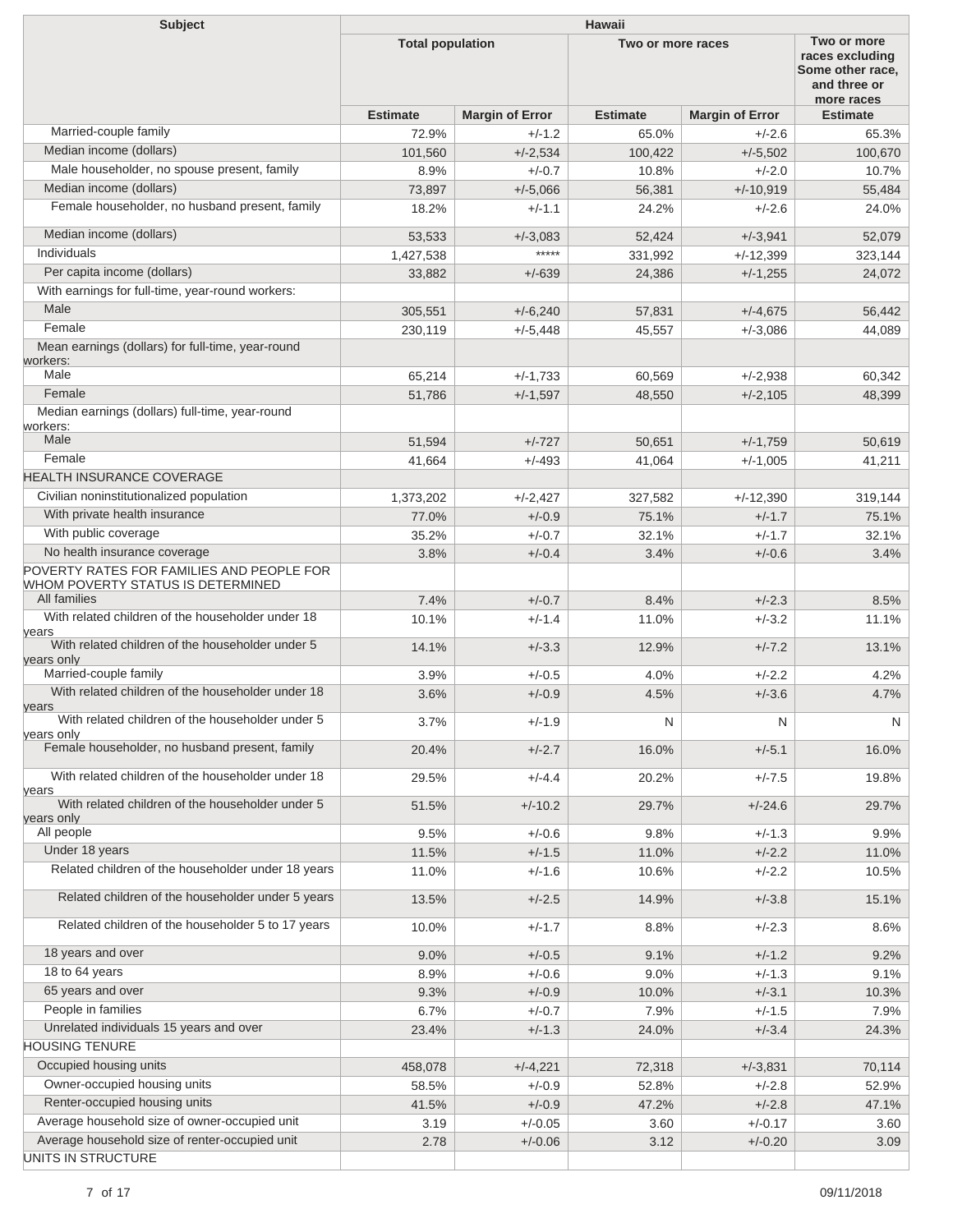| <b>Subject</b>                                                                                       | <b>Hawaii</b>           |                        |                   |                        |                                                                                  |  |
|------------------------------------------------------------------------------------------------------|-------------------------|------------------------|-------------------|------------------------|----------------------------------------------------------------------------------|--|
|                                                                                                      | <b>Total population</b> |                        | Two or more races |                        | Two or more<br>races excluding<br>Some other race.<br>and three or<br>more races |  |
|                                                                                                      | <b>Estimate</b>         | <b>Margin of Error</b> | <b>Estimate</b>   | <b>Margin of Error</b> | <b>Estimate</b>                                                                  |  |
| Occupied housing units                                                                               | 458,078                 | $+/-4,221$             | 72,318            | $+/-3.831$             | 70,114                                                                           |  |
| 1-unit, detached or attached                                                                         | 65.6%                   | $+/-1.1$               | 66.7%             | $+/-2.9$               | 66.9%                                                                            |  |
| 2 to 4 units                                                                                         | 5.9%                    | $+/-0.6$               | 7.2%              | $+/-1.8$               | 7.1%                                                                             |  |
| 5 or more units                                                                                      | 28.2%                   | $+/-1.0$               | 25.5%             | $+/-2.9$               | 25.5%                                                                            |  |
| Mobile home, boat, RV, van, etc.                                                                     | 0.3%                    | $+/-0.1$               | 0.6%              | $+/-0.4$               | 0.5%                                                                             |  |
| YEAR STRUCTURE BUILT                                                                                 |                         |                        |                   |                        |                                                                                  |  |
| Occupied housing units                                                                               | 458,078                 | $+/-4,221$             | 72,318            | $+/-3,831$             | 70,114                                                                           |  |
| Built 2014 or later                                                                                  | 1.7%                    | $+/-0.3$               | 1.3%              | $+/-0.6$               | 1.3%                                                                             |  |
| Built 2010 to 2013                                                                                   | 3.3%                    | $+/-0.4$               | 3.7%              | $+/-1.3$               | 3.8%                                                                             |  |
| Built 2000 to 2009                                                                                   | 12.9%                   | $+/-0.8$               | 11.7%             | $+/-1.7$               | 11.8%                                                                            |  |
| Built 1980 to 1999                                                                                   | 29.1%                   | $+/-1.0$               | 29.6%             | $+/-2.5$               | 29.8%                                                                            |  |
| Built 1960 to 1979                                                                                   | 36.3%                   | $+/-1.1$               | 34.8%             | $+/-2.5$               | 34.5%                                                                            |  |
| Built 1940 to 1959                                                                                   | 13.3%                   | $+/-0.7$               | 15.2%             | $+/-2.0$               | 14.9%                                                                            |  |
| Built 1939 or earlier                                                                                | 3.4%                    | $+/-0.4$               | 3.8%              | $+/-1.2$               | 3.8%                                                                             |  |
| <b>VEHICLES AVAILABLE</b>                                                                            |                         |                        |                   |                        |                                                                                  |  |
| Occupied housing units                                                                               | 458,078                 | $+/-4,221$             | 72.318            | $+/-3.831$             | 70,114                                                                           |  |
| None                                                                                                 | 7.9%                    | $+/-0.6$               | 8.6%              | $+/-1.8$               | 8.6%                                                                             |  |
| 1 or more                                                                                            | 92.1%                   | $+/-0.6$               | 91.4%             | $+/-1.8$               | 91.4%                                                                            |  |
| <b>HOUSE HEATING FUEL</b>                                                                            |                         |                        |                   |                        |                                                                                  |  |
| Occupied housing units                                                                               | 458,078                 | $+/-4,221$             | 72,318            | $+/-3.831$             | 70,114                                                                           |  |
| Gas                                                                                                  | 3.7%                    | $+/-0.4$               | 4.6%              | $+/-1.1$               | 4.6%                                                                             |  |
| Electricity                                                                                          | 28.4%                   | $+/-1.0$               | 28.3%             | $+/-2.4$               | 28.4%                                                                            |  |
| All other fuels                                                                                      | 4.1%                    | $+/-0.3$               | 4.5%              | $+/-0.9$               | 4.5%                                                                             |  |
| No fuel used                                                                                         | 63.7%                   | $+/-1.0$               | 62.6%             | $+/-2.5$               | 62.6%                                                                            |  |
| SELECTED CHARACTERISTICS                                                                             |                         |                        |                   |                        |                                                                                  |  |
| Occupied housing units                                                                               | 458,078                 | $+/-4,221$             | 72,318            | $+/-3.831$             | 70,114                                                                           |  |
| No telephone service available                                                                       | 1.6%                    | $+/-0.3$               | 1.0%              | $+/-0.4$               | 1.1%                                                                             |  |
| 1.01 or more occupants per room                                                                      | 8.9%                    | $+/-0.7$               | 11.7%             | $+/-1.9$               | 11.8%                                                                            |  |
| SELECTED MONTHLY OWNER COSTS AS A<br>PERCENTAGE OF HOUSEHOLD INCOME IN THE<br><b>PAST 12 MONTHS</b>  |                         |                        |                   |                        |                                                                                  |  |
| Housing units with a mortgage (excluding units where<br>SMOC cannot be computed)                     | 171,040                 | $+/-4,465$             | 29,162            | $+/-2,130$             | 28,198                                                                           |  |
| Less than 30 percent                                                                                 | 61.0%                   | $+/-1.9$               | 61.4%             | $+/-3.8$               | 61.2%                                                                            |  |
| 30 percent or more                                                                                   | 39.0%                   | $+/-1.9$               | 38.6%             | $+/-3.8$               | 38.8%                                                                            |  |
| OWNER CHARACTERISTICS                                                                                |                         |                        |                   |                        |                                                                                  |  |
| Owner-occupied housing units                                                                         | 268,078                 | $+/-4,714$             | 38,176            | $+/-2,323$             | 37,118                                                                           |  |
| Median value (dollars)                                                                               | 617,400                 | $+/-9,241$             | 588,400           | $+/-20,602$            | 586,800                                                                          |  |
| Median selected monthly owner costs with a                                                           | 2,337                   | +/-51                  | 2,209             | $+/-88$                | 2,206                                                                            |  |
| mortgage (dollars)<br>Median selected monthly owner costs without a                                  | 497                     | $+/-18$                | 476               | $+/-41$                | 477                                                                              |  |
| mortgage (dollars)<br>GROSS RENT AS A PERCENTAGE OF HOUSEHOLD<br><b>INCOME IN THE PAST 12 MONTHS</b> |                         |                        |                   |                        |                                                                                  |  |
| Occupied units paying rent (excluding units where                                                    | 174,878                 | $+/-4,205$             | 31,729            | $+/-3,183$             | 30,583                                                                           |  |
| <b>GRAPI</b> cannot be computed)                                                                     |                         |                        |                   |                        |                                                                                  |  |
| Less than 30 percent                                                                                 | 43.8%                   | $+/-2.1$               | 50.2%             | $+/-4.6$               | 50.5%                                                                            |  |
| 30 percent or more                                                                                   | 56.2%                   | $+/-2.1$               | 49.8%             | $+/-4.6$               | 49.5%                                                                            |  |
| <b>GROSS RENT</b>                                                                                    |                         |                        |                   |                        |                                                                                  |  |
| Occupied units paying rent                                                                           | 177,512                 | $+/-4,269$             | 32,133            | $+/-3,155$             | 30,987                                                                           |  |
| Median gross rent (dollars)                                                                          | 1,573                   | $+/-36$                | 1,391             | $+/-73$                | 1,378                                                                            |  |
| COMPUTERS AND INTERNET USE                                                                           |                         |                        |                   |                        |                                                                                  |  |
| Total households                                                                                     | 458,078                 | $+/-4,221$             | 72,318            | $+/-3,831$             | 70,114                                                                           |  |
| With a computer                                                                                      | 91.3%                   | $+/-0.8$               | 91.6%             | $+/-1.6$               | 91.6%                                                                            |  |
| With a broadband Internet subscription                                                               | 84.5%                   | $+/-0.8$               | 85.3%             | $+/-1.9$               | 85.0%                                                                            |  |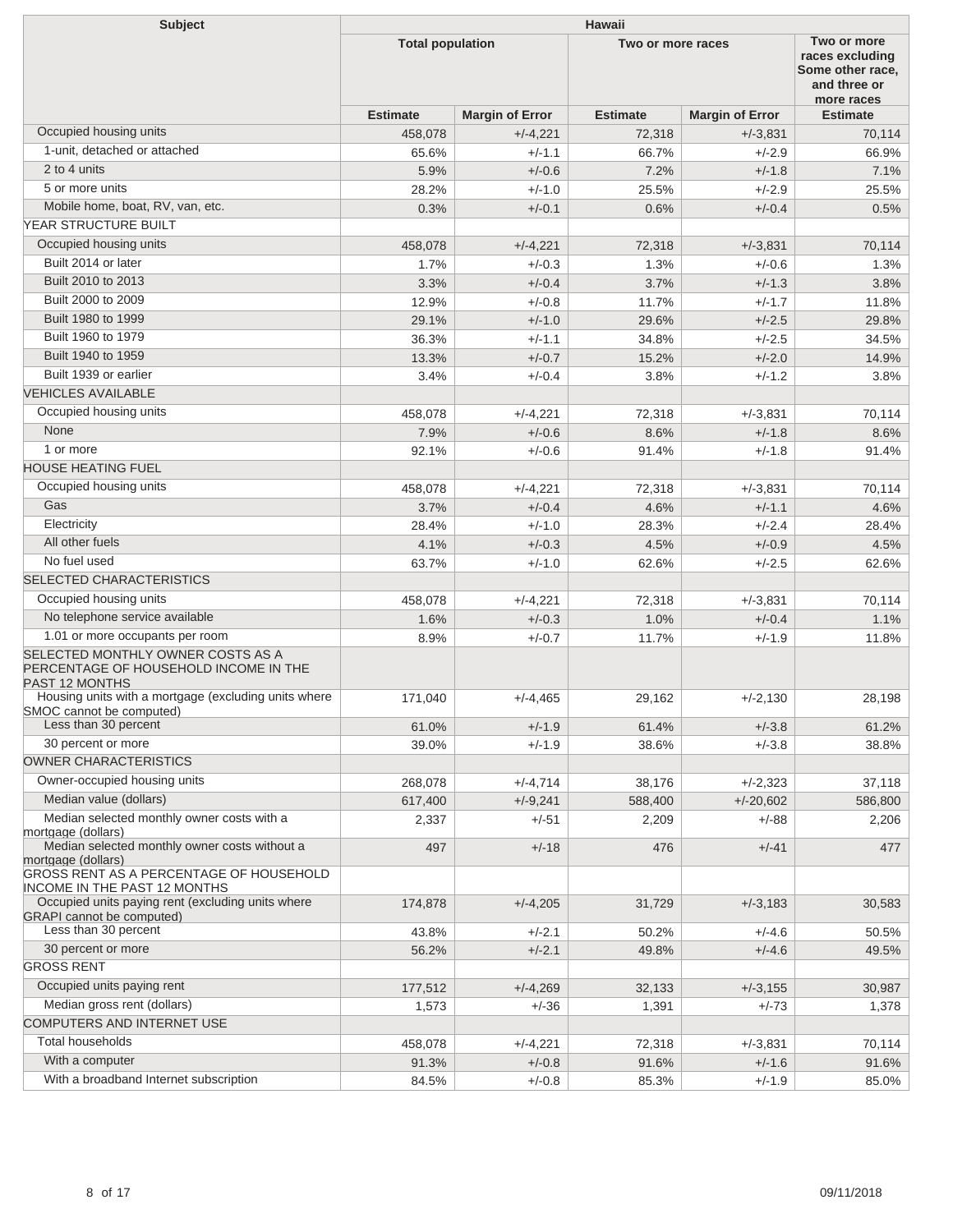| <b>Subject</b>                 |                                                                                  | <b>Hawaii</b>       |                        |  |  |  |
|--------------------------------|----------------------------------------------------------------------------------|---------------------|------------------------|--|--|--|
|                                | Two or more<br>races excluding<br>Some other race,<br>and three or<br>more races | Three or more races |                        |  |  |  |
|                                | <b>Margin of Error</b>                                                           | <b>Estimate</b>     | <b>Margin of Error</b> |  |  |  |
| TOTAL NUMBER OF RACES REPORTED |                                                                                  |                     |                        |  |  |  |
| Total population               | $+/-12,237$                                                                      | 127,095             | $+/-9,431$             |  |  |  |
| One race                       | (X)                                                                              | (X)                 | (X)                    |  |  |  |
| Two races                      | $+/-2.2$                                                                         | (X)                 | (X)                    |  |  |  |
| Three races                    | $+/-2.1$                                                                         | 88.0%               | $+/-2.7$               |  |  |  |
| Four or more races             | $+/-1.1$                                                                         | 12.0%               | $+/-2.7$               |  |  |  |
| <b>SEX AND AGE</b>             |                                                                                  |                     |                        |  |  |  |
| Total population               | $+/-12,237$                                                                      | 127,095             | $+/-9,431$             |  |  |  |
| Male                           | $+/-1.0$                                                                         | 51.2%               | $+/-2.2$               |  |  |  |
| Female                         | $+/-1.0$                                                                         | 48.8%               | $+/-2.2$               |  |  |  |
| Under 5 years                  | $+/-0.7$                                                                         | 13.7%               | $+/-1.4$               |  |  |  |
| 5 to 17 years                  | $+/-1.1$                                                                         | 32.1%               | $+/-2.1$               |  |  |  |
| 18 to 24 years                 | $+/-0.8$                                                                         | 11.9%               | $+/-1.7$               |  |  |  |
| 25 to 34 years                 | $+/-0.9$                                                                         | 13.9%               | $+/-1.6$               |  |  |  |
| 35 to 44 years                 | $+/-0.7$                                                                         | 10.4%               | $+/-1.2$               |  |  |  |
| 45 to 54 years                 | $+/-0.7$                                                                         | 7.1%                | $+/-1.0$               |  |  |  |
| 55 to 64 years                 | $+/-0.7$                                                                         | 5.3%                | $+/-1.1$               |  |  |  |
| 65 to 74 years                 | $+/-0.5$                                                                         | 3.8%                | $+/-0.8$               |  |  |  |
| 75 years and over              |                                                                                  |                     |                        |  |  |  |
|                                | $+/-0.5$                                                                         | 1.7%                | $+/-0.5$               |  |  |  |
| Median age (years)             | $+/-0.6$                                                                         | 20.8                | $+/-1.6$               |  |  |  |
| 18 years and over              | $+/-1.2$                                                                         |                     | $+/-1.9$               |  |  |  |
| 21 years and over              |                                                                                  | 54.1%               |                        |  |  |  |
| 62 years and over              | $+/-1.2$                                                                         | 49.7%               | $+/-2.0$               |  |  |  |
| 65 years and over              | $+/-0.7$                                                                         | 6.8%                | $+/-1.0$               |  |  |  |
|                                | $+/-0.5$                                                                         | 5.5%                | $+/-0.8$               |  |  |  |
| Under 18 years                 | $+/-5,780$                                                                       | 58,305              | $+/-5,351$             |  |  |  |
| Male                           | $+/-1.6$                                                                         | 50.3%               | $+/-2.8$               |  |  |  |
| Female                         | $+/-1.6$                                                                         | 49.7%               | $+/-2.8$               |  |  |  |
| 18 years and over              | $+/-8,739$                                                                       | 68,790              | $+/-5,193$             |  |  |  |
| Male                           | $+/-1.4$                                                                         | 52.0%               | $+/-3.1$               |  |  |  |
| Female                         | $+/-1.4$                                                                         | 48.0%               | $+/-3.1$               |  |  |  |
|                                |                                                                                  |                     |                        |  |  |  |
| 18 to 34 years                 | $+/-5,274$                                                                       | 32,740              | $+/-3,871$             |  |  |  |
| Male                           | $+/-2.5$                                                                         | 53.0%               | $+/-5.3$               |  |  |  |
| Female                         | $+/-2.5$                                                                         | 47.0%               | $+/-5.3$               |  |  |  |
|                                |                                                                                  |                     |                        |  |  |  |
| 35 to 64 years                 | $+/-4,223$                                                                       | 29,044              | $+/-2,596$             |  |  |  |
| Male                           | $+/-1.8$                                                                         | 55.1%               | $+/-4.0$               |  |  |  |
| Female                         | $+/-1.8$                                                                         | 44.9%               | $+/-4.0$               |  |  |  |
| 65 years and over              | $+/-1,988$                                                                       | 7,006               | $+/-1,073$             |  |  |  |
| Male                           | $+/-4.2$                                                                         | 34.2%               | $+/-9.3$               |  |  |  |
| Female                         | $+/-4.2$                                                                         | 65.8%               | $+/-9.3$               |  |  |  |
| <b>RELATIONSHIP</b>            |                                                                                  |                     |                        |  |  |  |
| Population in households       | $+/-12,262$                                                                      | 123,644             | $+/-9,371$             |  |  |  |
| Householder or spouse          | $+/-1.2$                                                                         | 24.4%               | $+/-1.9$               |  |  |  |
| Child                          | $+/-1.6$                                                                         | 48.4%               | $+/-2.6$               |  |  |  |
| Other relatives                | $+/-1.7$                                                                         | 22.0%               | $+/-3.1$               |  |  |  |
| <b>Nonrelatives</b>            | $+/-0.8$                                                                         | 5.2%                | $+/-1.2$               |  |  |  |
| Unmarried partner              | $+/-0.4$                                                                         | 2.1%                | $+/-0.6$               |  |  |  |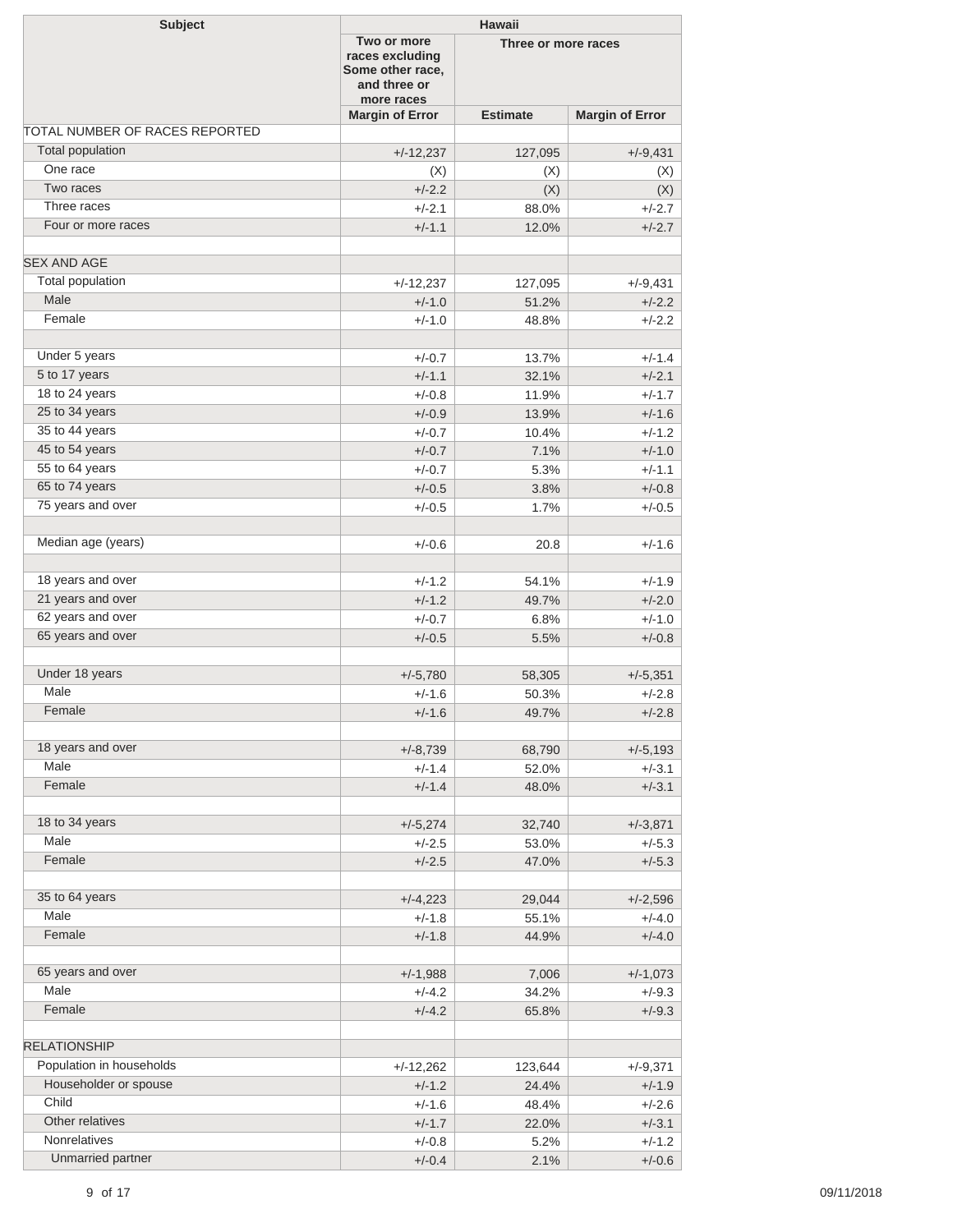| <b>Subject</b>                                         | <b>Hawaii</b>                                                                    |                     |                        |  |  |
|--------------------------------------------------------|----------------------------------------------------------------------------------|---------------------|------------------------|--|--|
|                                                        | Two or more<br>races excluding<br>Some other race,<br>and three or<br>more races | Three or more races |                        |  |  |
|                                                        | <b>Margin of Error</b>                                                           | <b>Estimate</b>     | <b>Margin of Error</b> |  |  |
|                                                        |                                                                                  |                     |                        |  |  |
| <b>HOUSEHOLDS BY TYPE</b>                              |                                                                                  |                     |                        |  |  |
| Households                                             | $+/-3,781$                                                                       | 21,944              | $+/-2,083$             |  |  |
| Family households                                      | $+/-2.6$                                                                         | 74.8%               | $+/-4.4$               |  |  |
| With own children of the householder under 18<br>years | $+/-2.4$                                                                         | 39.2%               | $+/-4.6$               |  |  |
| Married-couple family                                  | $+/-2.3$                                                                         | 47.2%               | $+/-4.1$               |  |  |
| With own children of the householder under 18<br>years | $+/-2.0$                                                                         | 25.0%               | $+/-3.9$               |  |  |
| Female householder, no husband present, family         | $+/-2.1$                                                                         | 22.1%               | $+/-4.2$               |  |  |
| With own children of the householder under 18<br>vears | $+/-1.6$                                                                         | 11.2%               | $+/-2.9$               |  |  |
| Nonfamily households                                   | $+/-2.6$                                                                         | 25.2%               | $+/-4.4$               |  |  |
| Male householder                                       | $+/-2.2$                                                                         | 13.7%               | $+/-3.7$               |  |  |
| Living alone                                           | $+/-2.1$                                                                         | 8.7%                | $+/-3.7$               |  |  |
| Not living alone                                       | $+/-1.2$                                                                         | 5.0%                | $+/-2.5$               |  |  |
| Female householder                                     | $+/-1.8$                                                                         | 11.5%               | $+/-3.4$               |  |  |
| Living alone                                           | $+/-1.7$                                                                         | 8.4%                | $+/-3.1$               |  |  |
| Not living alone                                       | $+/-0.9$                                                                         | 3.1%                | $+/-2.1$               |  |  |
|                                                        |                                                                                  |                     |                        |  |  |
| Average household size                                 | $+/-0.14$                                                                        | 3.57                | $+/-0.27$              |  |  |
| Average family size                                    | $+/-0.17$                                                                        | 4.08                | $+/-0.30$              |  |  |
|                                                        |                                                                                  |                     |                        |  |  |
| <b>MARITAL STATUS</b>                                  |                                                                                  |                     |                        |  |  |
| Population 15 years and over                           | $+/-9,123$                                                                       | 76,453              | $+/-5,748$             |  |  |
| Now married, except separated                          | $+/-1.7$                                                                         | 32.5%               | $+/-2.7$               |  |  |
| Widowed                                                | $+/-0.6$                                                                         | 3.2%                | $+/-1.1$               |  |  |
| <b>Divorced</b>                                        | $+/-1.0$                                                                         | 9.6%                | $+/-1.8$               |  |  |
| Separated                                              | $+/-0.5$                                                                         | 1.6%                | $+/-0.8$               |  |  |
| Never married                                          | $+/-1.7$                                                                         | 53.0%               | $+/-3.3$               |  |  |
|                                                        |                                                                                  |                     |                        |  |  |
| Male 15 years and over                                 | $+/-5,425$                                                                       | 39,708              | +/-3,738               |  |  |
| Now married, except separated                          | $+/-2.1$                                                                         | 35.3%               | $+/-3.6$               |  |  |
| Widowed                                                | $+/-0.5$                                                                         | 0.9%                | $+/-1.0$               |  |  |
| Divorced                                               | $+/-1.0$                                                                         | 5.9%                | $+/-1.9$               |  |  |
| Separated                                              | $+/-0.6$                                                                         | 1.2%                | $+/-0.9$               |  |  |
| Never married                                          | $+/-2.2$                                                                         | 56.8%               | $+/-3.7$               |  |  |
|                                                        |                                                                                  |                     |                        |  |  |
| Female 15 years and over                               | $+/-5,482$                                                                       | 36,745              | $+/-3,583$             |  |  |
| Now married, except separated                          | $+/-2.2$                                                                         | 29.6%               | $+/-3.7$               |  |  |
| Widowed                                                | $+/-1.1$                                                                         | 5.7%                | $+/-1.8$               |  |  |
| Divorced                                               | $+/-1.6$                                                                         | 13.7%               | $+/-3.0$               |  |  |
| Separated                                              | $+/-0.7$                                                                         | 2.0%                | $+/-1.2$               |  |  |
| Never married                                          | $+/-2.2$                                                                         | 49.0%               | $+/-4.7$               |  |  |
|                                                        |                                                                                  |                     |                        |  |  |
| <b>SCHOOL ENROLLMENT</b>                               |                                                                                  |                     |                        |  |  |
| Population 3 years and over enrolled in school         | $+/-5,791$                                                                       | 51,444              | $+/-5,174$             |  |  |
| Nursery school, preschool                              | $+/-1.4$                                                                         | 10.9%               | $+/-2.4$               |  |  |
| Kindergarten                                           | $+/-1.2$                                                                         | 5.4%                | $+/-1.5$               |  |  |
| Elementary school (grades 1-8)                         | $+/-2.2$                                                                         | 49.6%               | $+/-3.6$               |  |  |
| High school (grades 9-12)                              | $+/-1.5$                                                                         | 18.3%               | $+/-2.7$               |  |  |
| College or graduate school                             |                                                                                  | 15.8%               |                        |  |  |
|                                                        | $+/-2.5$                                                                         |                     | $+/-3.2$               |  |  |
| Male 3 years and over enrolled in school               |                                                                                  |                     |                        |  |  |
| Percent enrolled in kindergarten to grade 12           | $+/-3,308$                                                                       | 25,813              | $+/-3,179$             |  |  |
| Percent enrolled in college or graduate school         | $+/-3.3$                                                                         | 73.3%               | $+/-5.5$               |  |  |
| Female 3 years and over enrolled in school             | $+/-3.0$                                                                         | 14.0%               | $+/-4.1$               |  |  |
|                                                        | $+/-3,644$                                                                       | 25,631              | $+/-2,787$             |  |  |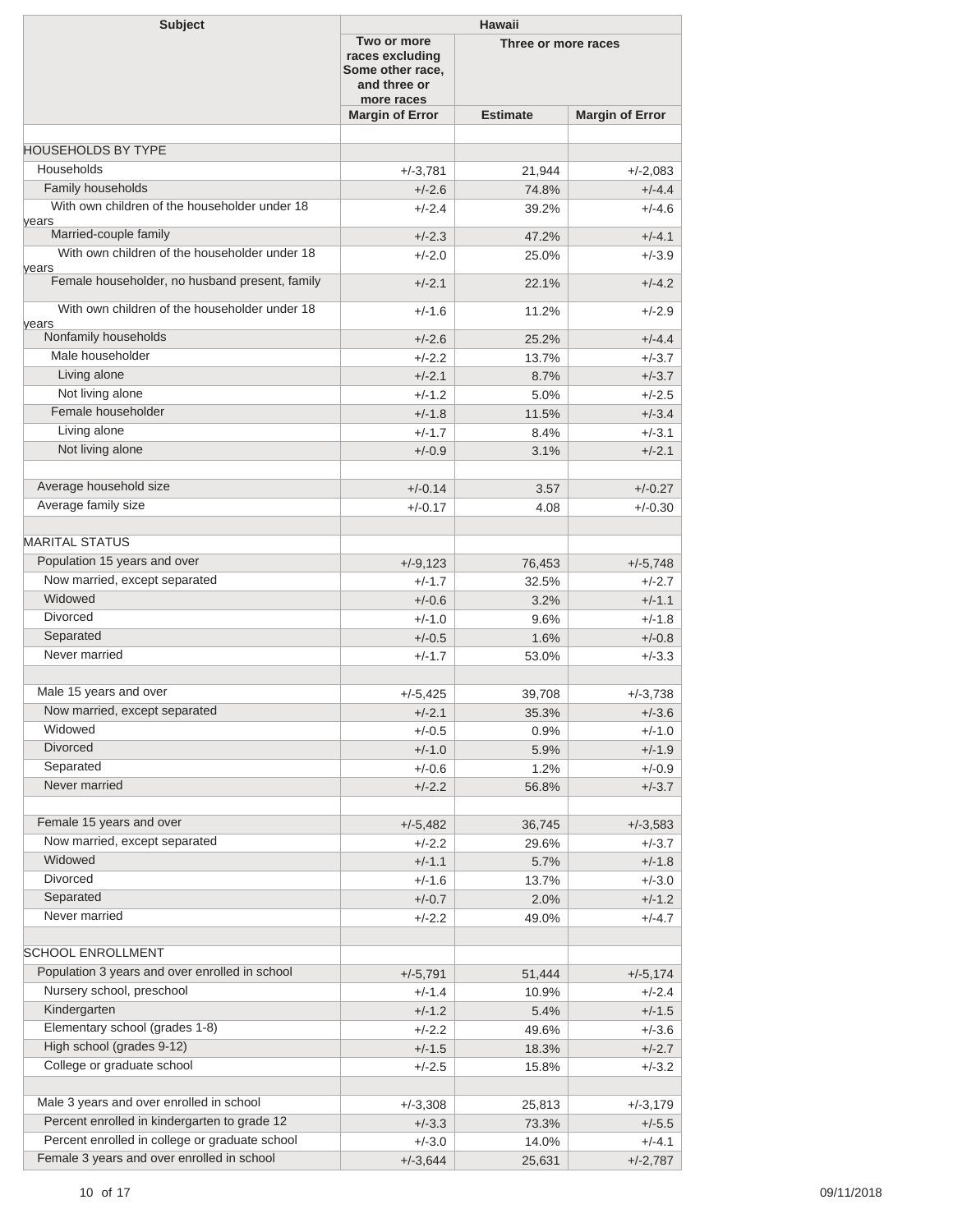| <b>Subject</b>                                                                             | <b>Hawaii</b>                                                                    |                 |                        |  |  |
|--------------------------------------------------------------------------------------------|----------------------------------------------------------------------------------|-----------------|------------------------|--|--|
|                                                                                            | Two or more<br>races excluding<br>Some other race,<br>and three or<br>more races |                 | Three or more races    |  |  |
|                                                                                            | <b>Margin of Error</b>                                                           | <b>Estimate</b> | <b>Margin of Error</b> |  |  |
| Percent enrolled in kindergarten to grade 12                                               | $+/-3.4$                                                                         | 73.2%           | $+/-4.8$               |  |  |
| Percent enrolled in college or graduate school                                             | $+/-3.1$                                                                         | 17.7%           | $+/-4.0$               |  |  |
| EDUCATIONAL ATTAINMENT                                                                     |                                                                                  |                 |                        |  |  |
| Population 25 years and over                                                               | $+/-7,436$                                                                       | 53,713          | $+/-4,129$             |  |  |
| Less than high school diploma                                                              | $+/-0.9$                                                                         | 6.1%            | $+/-1.7$               |  |  |
| High school graduate (includes equivalency)                                                | $+/-2.2$                                                                         | 36.4%           | $+/-3.5$               |  |  |
| Some college or associate's degree                                                         | $+/-1.7$                                                                         | 37.1%           | $+/-3.5$               |  |  |
| Bachelor's degree                                                                          | $+/-1.1$                                                                         | 14.8%           | $+/-2.0$               |  |  |
| Graduate or professional degree                                                            | $+/-1.1$                                                                         | 5.6%            | $+/-1.5$               |  |  |
|                                                                                            |                                                                                  |                 |                        |  |  |
| High school graduate or higher                                                             | $+/-0.9$                                                                         | 93.9%           | $+/-1.7$               |  |  |
| Male, high school graduate or higher                                                       | $+/-1.2$                                                                         | 96.6%           | $+/-1.5$               |  |  |
| Female, high school graduate or higher<br>Bachelor's degree or higher                      | $+/-1.4$                                                                         | 91.0%           | $+/-3.0$               |  |  |
| Male, bachelor's degree or higher                                                          | $+/-1.6$                                                                         | 20.4%           | $+/-2.8$               |  |  |
|                                                                                            | $+/-2.2$                                                                         | 20.2%           | $+/-4.3$               |  |  |
| Female, bachelor's degree or higher                                                        | $+/-2.2$                                                                         | 20.5%           | $+/-3.2$               |  |  |
| <b>FERTILITY</b>                                                                           |                                                                                  |                 |                        |  |  |
| Women 15 to 50 years                                                                       | $+/-4,680$                                                                       | 27,182          | $+/-3,073$             |  |  |
| Women 15 to 50 years who had a birth in the past 12<br>months                              | $+/-956$                                                                         | 1,842           | $+/-653$               |  |  |
| Unmarried women 15 to 50 years who had a birth in<br>the past 12 months                    | $+/-629$                                                                         | 691             | $+/-388$               |  |  |
| As a percent of all women with a birth in the past<br>12 months                            | $+/-12.2$                                                                        | 37.5%           | $+/-17.2$              |  |  |
| <b>RESPONSIBILITY FOR GRANDCHILDREN UNDER 18</b><br><b>YEARS</b>                           |                                                                                  |                 |                        |  |  |
| Population 30 years and over                                                               | $+/-6,099$                                                                       | 44,909          | $+/-3,575$             |  |  |
| Grandparents living with grandchild(ren)                                                   | $+/-1.3$                                                                         | 5.9%            | $+/-2.1$               |  |  |
| Grandparents responsible for grandchildren as a<br>percentage of living with grandchildren | $+/-6.4$                                                                         | 17.7%           | $+/-9.5$               |  |  |
| <b>VETERAN STATUS</b>                                                                      |                                                                                  |                 |                        |  |  |
| Civilian population 18 years and over                                                      | $+/-8,737$                                                                       | 68,615          | $+/-5,179$             |  |  |
| Civilian veteran                                                                           | $+/-0.8$                                                                         | 5.9%            | $+/-1.3$               |  |  |
| <b>DISABILITY STATUS</b>                                                                   |                                                                                  |                 |                        |  |  |
| Total civilian noninstitutionalized population                                             | $+/-12,207$                                                                      |                 | $+/-9,432$             |  |  |
| With a disability                                                                          | $+/-0.9$                                                                         | 126,100<br>7.3% | $+/-1.2$               |  |  |
|                                                                                            |                                                                                  |                 |                        |  |  |
| Civilian noninstitutionalized population under 18 years                                    | $+/-5,781$                                                                       | 58,303          | $+/-5,352$             |  |  |
| With a disability                                                                          | $+/-0.7$                                                                         | 3.4%            | $+/-1.2$               |  |  |
| Civilian noninstitutionalized population 18 to 64 years                                    | $+/-7,921$                                                                       | 60,791          | $+/-4,767$             |  |  |
| With a disability                                                                          | $+/-1.2$                                                                         | 8.1%            | $+/-1.6$               |  |  |
| Civilian noninstitutionalized population 65 years and                                      |                                                                                  |                 |                        |  |  |
| older                                                                                      | $+/-1,991$                                                                       | 7,006           | $+/-1,073$             |  |  |
| With a disability                                                                          | $+/-4.4$                                                                         | 31.9%           | $+/-8.5$               |  |  |
| <b>RESIDENCE 1 YEAR AGO</b>                                                                |                                                                                  |                 |                        |  |  |
| Population 1 year and over                                                                 | $+/-12,081$                                                                      | 124,139         | $+/-9,385$             |  |  |
| Same house                                                                                 | $+/-1.2$                                                                         | 90.8%           | $+/-2.1$               |  |  |
| Different house in the U.S.                                                                | $+/-1.2$                                                                         | 9.0%            | $+/-2.1$               |  |  |
| Same county                                                                                | $+/-1.1$                                                                         | 7.0%            | $+/-1.9$               |  |  |
| Different county                                                                           | $+/-0.8$                                                                         | 2.0%            | $+/-0.8$               |  |  |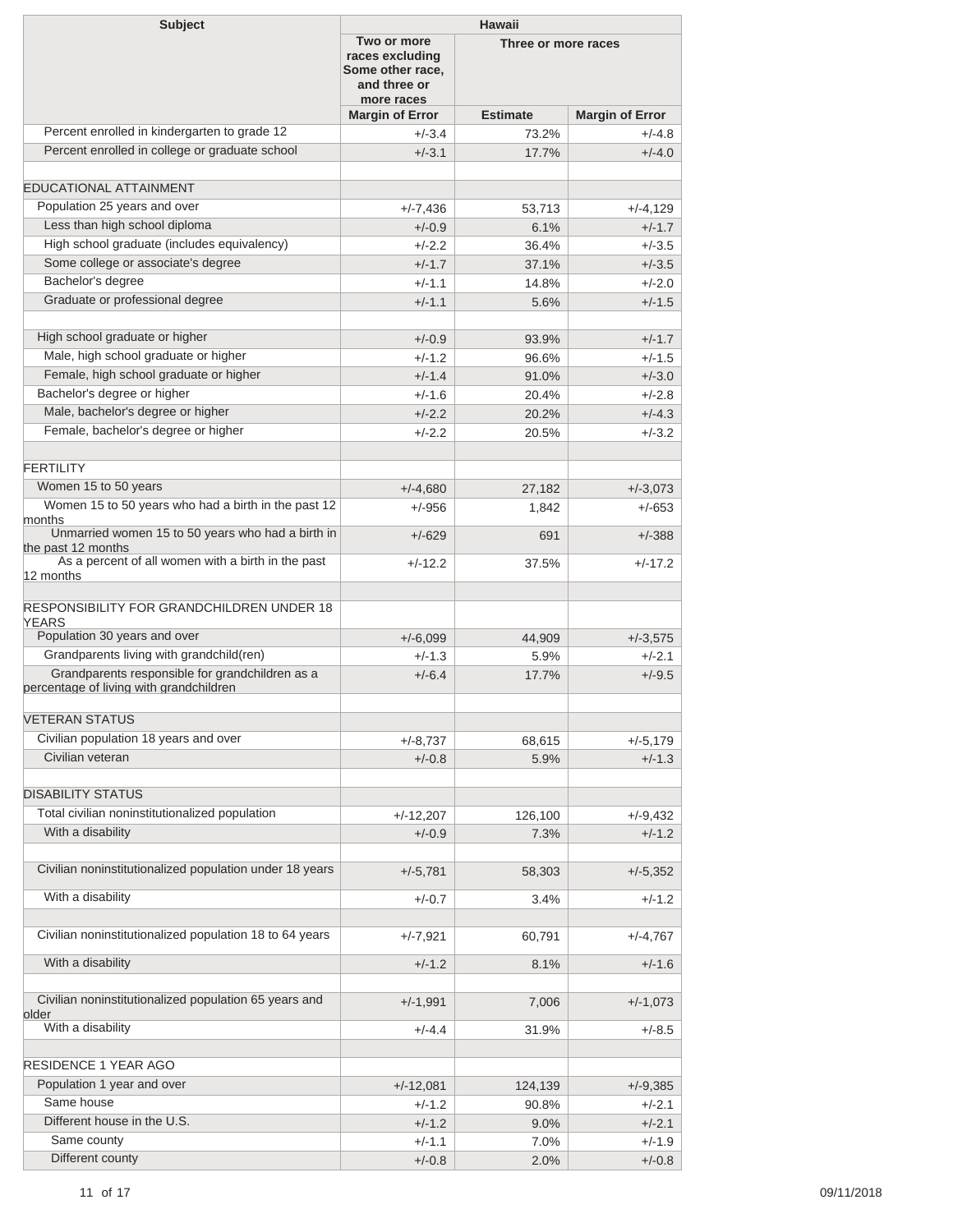| <b>Subject</b>                                                 | <b>Hawaii</b>                                                                    |                     |                        |  |  |
|----------------------------------------------------------------|----------------------------------------------------------------------------------|---------------------|------------------------|--|--|
|                                                                | Two or more<br>races excluding<br>Some other race,<br>and three or<br>more races | Three or more races |                        |  |  |
|                                                                | <b>Margin of Error</b>                                                           | <b>Estimate</b>     | <b>Margin of Error</b> |  |  |
| Same state                                                     | $+/-0.3$                                                                         | 0.7%                | $+/-0.4$               |  |  |
| Different state                                                | $+/-0.7$                                                                         | 1.3%                | $+/-0.6$               |  |  |
| Abroad                                                         | $+/-0.3$                                                                         | 0.3%                | $+/-0.2$               |  |  |
|                                                                |                                                                                  |                     |                        |  |  |
| PLACE OF BIRTH, CITIZENSHIP STATUS AND YEAR<br>OF ENTRY        |                                                                                  |                     |                        |  |  |
| <b>Native</b>                                                  | $+/-12,284$                                                                      | 126,452             | $+/-9,351$             |  |  |
| Male                                                           | $+/-1.0$                                                                         | 51.3%               | $+/-2.3$               |  |  |
| Female                                                         | $+/-1.0$                                                                         | 48.7%               | $+/-2.3$               |  |  |
|                                                                |                                                                                  |                     |                        |  |  |
| Foreign born                                                   | $+/-1,003$                                                                       | 643                 | $+/-340$               |  |  |
| Male                                                           | $+/-11.9$                                                                        | 39.3%               | $+/-31.3$              |  |  |
| Female                                                         | $+/-11.9$                                                                        | 60.7%               | $+/-31.3$              |  |  |
| Foreign born; naturalized U.S. citizen                         |                                                                                  |                     |                        |  |  |
| Male                                                           | $+/-767$                                                                         | 438                 | $+/-337$               |  |  |
| Female                                                         | $+/-16.0$                                                                        | 25.3%               | $+/-30.4$              |  |  |
|                                                                | $+/-16.0$                                                                        | 74.7%               | $+/-30.4$              |  |  |
| Foreign born; not a U.S. citizen                               |                                                                                  |                     |                        |  |  |
| Male                                                           | $+/-736$                                                                         | 205                 | $+/-172$               |  |  |
| Female                                                         | $+/-16.6$                                                                        | 69.3%               | $+/-41.7$              |  |  |
|                                                                | $+/-16.6$                                                                        | 30.7%               | $+/-41.7$              |  |  |
| Population born outside the United States                      | $+/-1,003$                                                                       | 643                 | $+/-340$               |  |  |
| Entered 2010 or later                                          | $+/-9.9$                                                                         | N                   | N                      |  |  |
| Entered 2000 to 2009                                           | $+/-8.6$                                                                         | N                   | N                      |  |  |
| Entered before 2000                                            | $+/-10.5$                                                                        | N                   | N                      |  |  |
|                                                                |                                                                                  |                     |                        |  |  |
| WORLD REGION OF BIRTH OF FOREIGN BORN                          |                                                                                  |                     |                        |  |  |
| Foreign-born population excluding population born at           | $+/-1,003$                                                                       | 643                 | $+/-340$               |  |  |
| sea                                                            |                                                                                  |                     |                        |  |  |
| Europe                                                         | $+/-6.8$                                                                         | N                   | N                      |  |  |
| Asia                                                           | $+/-12.6$                                                                        | N                   | N                      |  |  |
| Africa                                                         | $+/-1.6$                                                                         | ${\sf N}$           | ${\sf N}$              |  |  |
| Oceania                                                        | $+/-8.1$                                                                         | N                   | N                      |  |  |
| Latin America                                                  | $+/-7.5$                                                                         | N                   | N                      |  |  |
| Northern America                                               | $+/-6.4$                                                                         | N                   | N.                     |  |  |
| LANGUAGE SPOKEN AT HOME AND ABILITY TO<br><b>SPEAK ENGLISH</b> |                                                                                  |                     |                        |  |  |
| Population 5 years and over                                    | $+/-10,810$                                                                      | 109,648             | $+/-8,255$             |  |  |
| English only                                                   | $+/-1.0$                                                                         | 92.2%               | $+/-1.4$               |  |  |
| Language other than English                                    | $+/-1.0$                                                                         | 7.8%                | $+/-1.4$               |  |  |
| Speak English less than "very well"                            | $+/-0.5$                                                                         | 1.3%                | $+/-0.7$               |  |  |
|                                                                |                                                                                  |                     |                        |  |  |
| <b>EMPLOYMENT STATUS</b>                                       |                                                                                  |                     |                        |  |  |
| Population 16 years and over                                   | $+/-9,076$                                                                       | 73,835              | $+/-5,491$             |  |  |
| In labor force                                                 | $+/-1.6$                                                                         | 70.2%               | $+/-2.6$               |  |  |
| Civilian labor force                                           | $+/-1.6$                                                                         | 69.9%               | $+/-2.6$               |  |  |
| Employed                                                       | $+/-1.8$                                                                         | 67.0%               | $+/-2.7$               |  |  |
| Unemployed                                                     | $+/-0.7$                                                                         | 2.9%                | $+/-1.0$               |  |  |
| <b>Unemployment Rate</b>                                       | $+/-1.1$                                                                         | 4.1%                | $+/-1.4$               |  |  |
| <b>Armed Forces</b>                                            | $+/-0.3$                                                                         | 0.2%                | $+/-0.2$               |  |  |
| Not in labor force                                             | $+/-1.6$                                                                         | 29.8%               | $+/-2.6$               |  |  |
|                                                                |                                                                                  |                     |                        |  |  |
| Females 16 years and over                                      | $+/-5,453$                                                                       | 35,405              | $+/-3,371$             |  |  |
| In labor force                                                 | $+/-2.1$                                                                         | 64.3%               | $+/-4.3$               |  |  |
| Civilian labor force                                           | $+/-2.0$                                                                         | 64.1%               | $+/-4.3$               |  |  |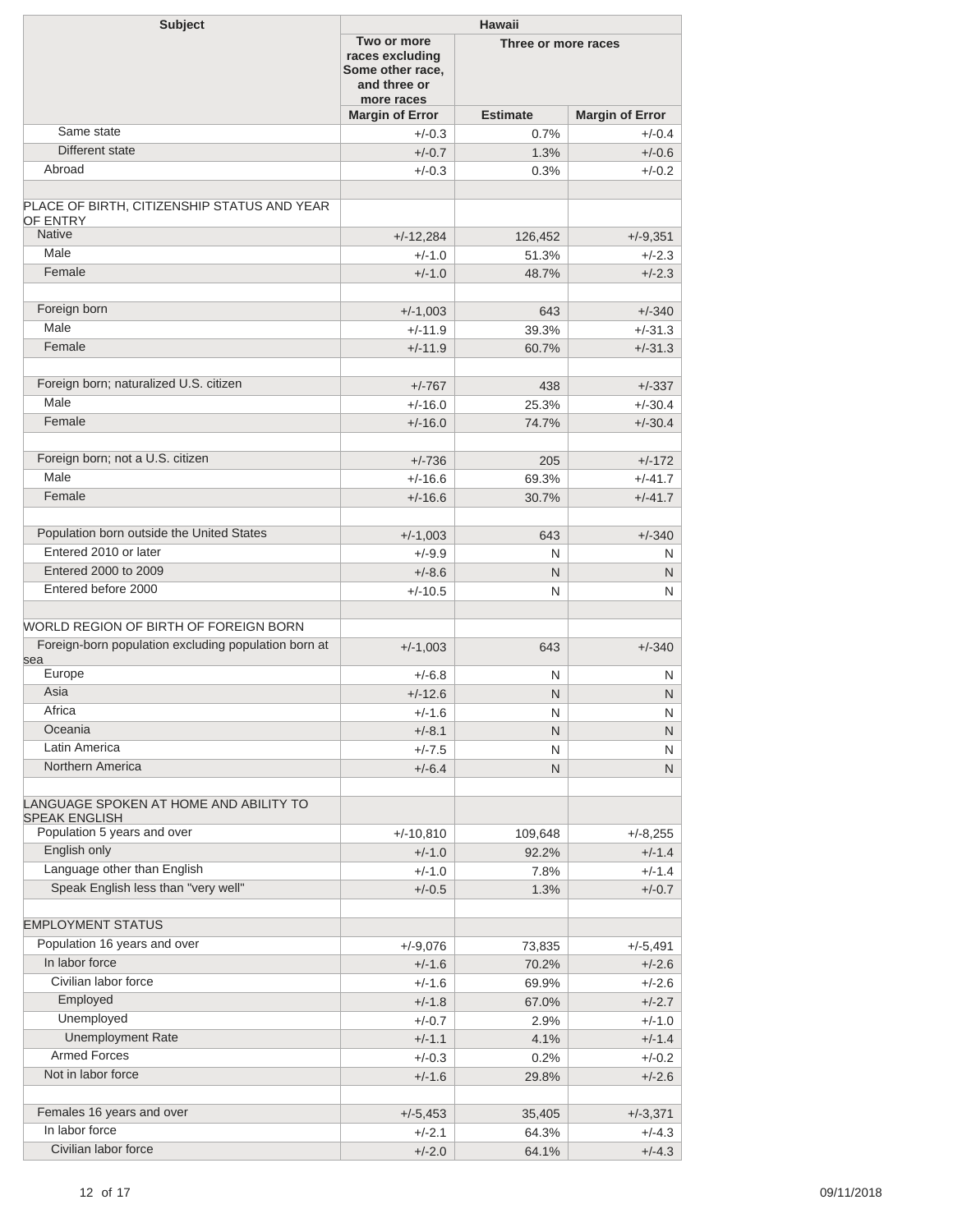| <b>Subject</b>                                                                                   | Hawaii                                                                           |                     |                        |
|--------------------------------------------------------------------------------------------------|----------------------------------------------------------------------------------|---------------------|------------------------|
|                                                                                                  | Two or more<br>races excluding<br>Some other race,<br>and three or<br>more races | Three or more races |                        |
|                                                                                                  | <b>Margin of Error</b>                                                           | <b>Estimate</b>     | <b>Margin of Error</b> |
| Employed                                                                                         | $+/-2.2$                                                                         | 61.5%               | $+/-4.2$               |
| Unemployed                                                                                       | $+/-1.1$                                                                         | 2.7%                | $+/-1.4$               |
| <b>Unemployment Rate</b>                                                                         | $+/-1.7$                                                                         | 4.1%                | $+/-2.1$               |
|                                                                                                  |                                                                                  |                     |                        |
| COMMUTING TO WORK                                                                                |                                                                                  |                     |                        |
| Workers 16 years and over                                                                        | $+/-7,885$                                                                       | 47,965              | $+/-4,307$             |
| Car, truck, or van - drove alone                                                                 | $+/-2.1$                                                                         | 71.2%               | $+/-3.6$               |
| Car, truck, or van - carpooled                                                                   | $+/-1.5$                                                                         | 15.0%               | $+/-2.9$               |
| Public transportation (excluding taxicab)                                                        | $+/-1.1$                                                                         | 5.1%                | $+/-1.6$               |
| Walked                                                                                           | $+/-1.0$                                                                         | 2.9%                | $+/-1.5$               |
| Other means                                                                                      | $+/-0.6$                                                                         | 3.1%                | $+/-1.3$               |
| Worked at home                                                                                   | $+/-0.6$                                                                         | 2.6%                | $+/-1.2$               |
| Mean travel time to work (minutes)                                                               | $+/-1.0$                                                                         |                     |                        |
|                                                                                                  |                                                                                  | 30.2                | $+/-1.7$               |
|                                                                                                  |                                                                                  |                     |                        |
| <b>OCCUPATION</b>                                                                                |                                                                                  |                     |                        |
| Civilian employed population 16 years and over                                                   | $+/-7,906$                                                                       | 49,506              | $+/-4,306$             |
| Management, business, science, and arts<br>occupations                                           | $+/-1.9$                                                                         | 23.7%               | $+/-2.9$               |
| Service occupations                                                                              | $+/-2.1$                                                                         | 21.2%               | $+/-3.4$               |
| Sales and office occupations                                                                     | $+/-1.9$                                                                         | 29.5%               | $+/-3.9$               |
| Natural resources, construction, and maintenance                                                 | $+/-1.4$                                                                         | 14.9%               | $+/-2.6$               |
| occupations                                                                                      |                                                                                  |                     |                        |
| Production, transportation, and material moving<br>occupations                                   | $+/-1.3$                                                                         | 10.7%               | $+/-2.3$               |
| Male civilian employed population 16 years and over                                              | $+/-5,258$                                                                       | 27,739              | $+/-3,274$             |
| Management, business, science, and arts<br>occupations                                           | $+/-2.6$                                                                         | 18.3%               | $+/-4.1$               |
| Service occupations                                                                              | $+/-3.1$                                                                         | 22.1%               | $+/-4.3$               |
| Sales and office occupations                                                                     | $+/-2.5$                                                                         | 16.7%               | $+/-4.5$               |
| Natural resources, construction, and maintenance                                                 | $+/-2.4$                                                                         | 26.4%               | $+/-4.2$               |
| occupations<br>Production, transportation, and material moving<br>occupations                    | $+/-2.2$                                                                         | 16.4%               | $+/-3.8$               |
|                                                                                                  |                                                                                  |                     |                        |
| Female civilian employed population 16 years and<br>over                                         | $+/-4,025$                                                                       | 21,767              | $+/-2,344$             |
| Management, business, science, and arts                                                          | $+/-2.8$                                                                         | 30.6%               | $+/-4.5$               |
| occupations                                                                                      |                                                                                  |                     |                        |
| Service occupations                                                                              | $+/-2.9$                                                                         | 20.0%               | $+/-5.3$               |
| Sales and office occupations                                                                     | $+/-3.1$                                                                         | 45.8%               | $+/-6.0$               |
| Natural resources, construction, and maintenance<br>occupations                                  | $+/-0.4$                                                                         | 0.3%                | $+/-0.4$               |
| Production, transportation, and material moving<br>occupations                                   | $+/-1.4$                                                                         | $3.3\%$             | $+/-1.6$               |
| <b>INDUSTRY</b>                                                                                  |                                                                                  |                     |                        |
| Civilian employed population 16 years and over                                                   | $+/-7,906$                                                                       | 49,506              | $+/-4,306$             |
| Agriculture, forestry, fishing and hunting, and mining                                           | $+/-0.5$                                                                         | $0.5\%$             | $+/-0.3$               |
| Construction                                                                                     | $+/-1.3$                                                                         | 11.6%               | $+/-2.9$               |
| Manufacturing                                                                                    | $+/-0.7$                                                                         | 4.0%                | $+/-1.2$               |
| Wholesale trade                                                                                  | $+/-0.6$                                                                         | 2.7%                | $+/-1.3$               |
| Retail trade                                                                                     | $+/-1.5$                                                                         | 11.9%               | $+/-2.7$               |
| Transportation and warehousing, and utilities                                                    | $+/-1.1$                                                                         |                     | $+/-1.9$               |
| Information                                                                                      |                                                                                  | 6.0%                |                        |
| Finance and insurance, and real estate and rental                                                | $+/-0.7$                                                                         | 1.2%                | $+/-0.7$               |
| and leasing<br>Professional, scientific, and management, and                                     | $+/-1.0$<br>$+/-1.0$                                                             | 5.5%<br>10.1%       | $+/-2.1$<br>$+/-1.8$   |
| administrative and waste management services<br>Educational services, and health care and social | $+/-1.9$                                                                         | 15.8%               | $+/-2.6$               |
| assistance                                                                                       |                                                                                  |                     |                        |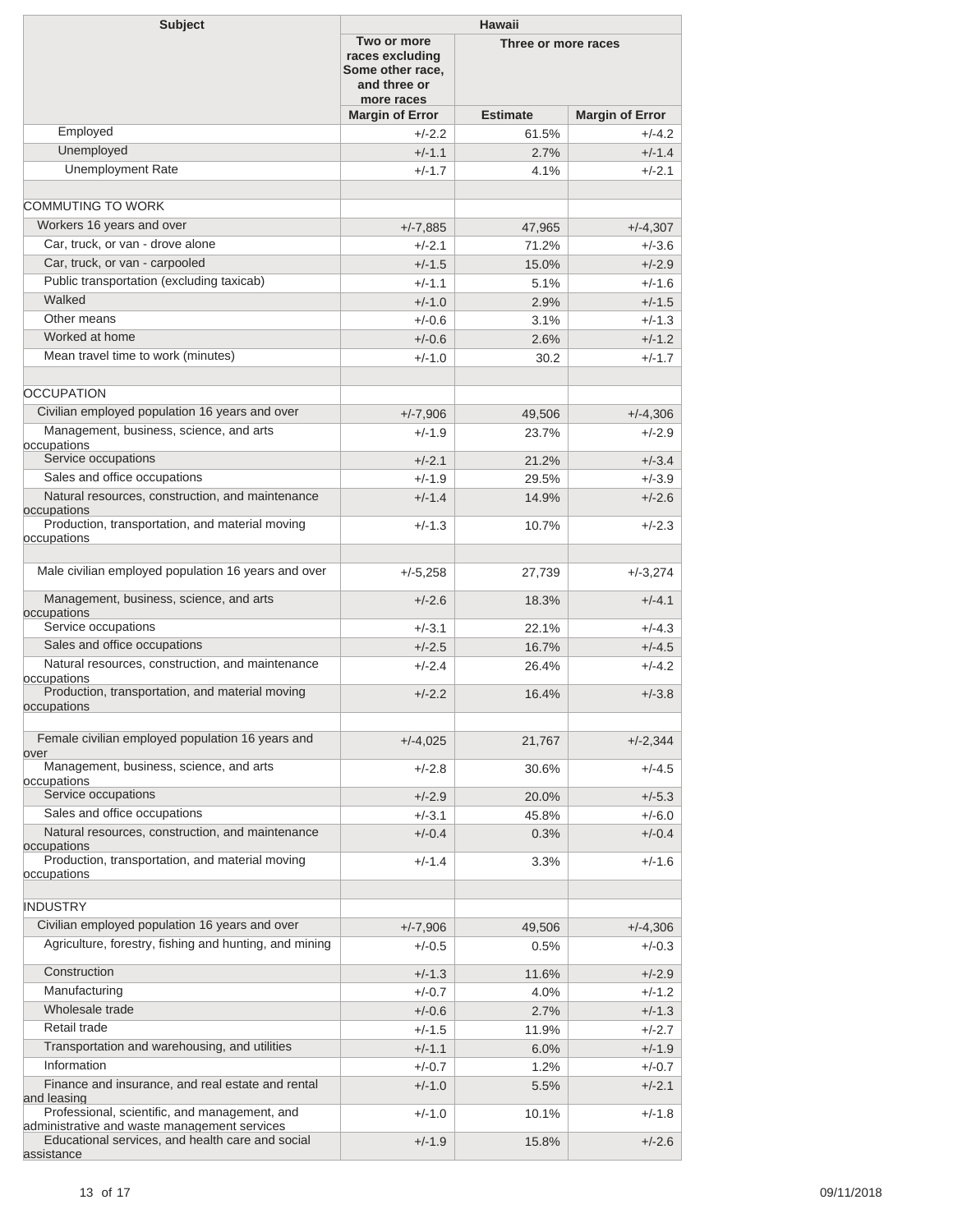| <b>Subject</b>                                                              | <b>Hawaii</b>                                                                    |                     |                         |
|-----------------------------------------------------------------------------|----------------------------------------------------------------------------------|---------------------|-------------------------|
|                                                                             | Two or more<br>races excluding<br>Some other race,<br>and three or<br>more races | Three or more races |                         |
|                                                                             | <b>Margin of Error</b>                                                           | <b>Estimate</b>     | <b>Margin of Error</b>  |
| Arts, entertainment, and recreation, and<br>accommodation and food services | $+/-1.9$                                                                         | 14.2%               | $+/-2.7$                |
| Other services (except public administration)                               | $+/-1.1$                                                                         | 3.9%                | $+/-1.3$                |
| Public administration                                                       | $+/-1.5$                                                                         | 12.6%               | $+/-2.5$                |
| <b>CLASS OF WORKER</b>                                                      |                                                                                  |                     |                         |
| Civilian employed population 16 years and over                              |                                                                                  |                     |                         |
| Private wage and salary workers                                             | $+/-7,906$                                                                       | 49,506<br>75.2%     | $+/-4,306$<br>$+/-3.3$  |
| Government workers                                                          | $+/-2.1$<br>$+/-1.9$                                                             | 21.7%               | $+/-3.0$                |
| Self-employed workers in own not incorporated                               | $+/-0.8$                                                                         | $3.0\%$             | $+/-1.1$                |
| business<br>Unpaid family workers                                           | $+/-0.1$                                                                         | 0.0%                | $+/-0.1$                |
| INCOME IN THE PAST 12 MONTHS (IN 2017                                       |                                                                                  |                     |                         |
| <b>INFLATION-ADJUSTED DOLLARS)</b>                                          |                                                                                  |                     |                         |
| Households                                                                  | $+/-3,781$                                                                       | 21,944              | $+/-2,083$              |
| Median household income (dollars)                                           | $+/-3,229$                                                                       | 81,459              | $+/-7,207$              |
| With earnings                                                               | $+/-2.0$                                                                         | 88.6%               | $+/-3.0$                |
| Mean earnings (dollars)                                                     | $+/-3,745$                                                                       | 89,029              | $+/-7,246$              |
| With Social Security income                                                 | $+/-2.4$                                                                         | 28.5%               | $+/-4.2$                |
| Mean Social Security income (dollars)                                       | $+/-1,143$                                                                       | 15,563              | $+/-1,732$              |
| With Supplemental Security Income                                           | $+/-1.2$                                                                         | 3.9%                | $+/-1.6$                |
| Mean Supplemental Security Income (dollars)                                 | $+/-1,340$                                                                       | 9,077               | +/-896                  |
| With cash public assistance income                                          | $+/-1.2$                                                                         | 4.7%                | $+/-2.2$                |
| Mean cash public assistance income (dollars)<br>With retirement income      | $+/-973$                                                                         | 5,108               | $+/-1,851$              |
| Mean retirement income (dollars)                                            | $+/-2.1$                                                                         | 17.0%               | $+/-3.7$                |
| With Food Stamp/SNAP benefits                                               | $+/-4,696$                                                                       | 26,331              | $+/-10,455$             |
| Families                                                                    | $+/-2.0$                                                                         | 21.4%               | $+/-4.3$                |
| Median family income (dollars)                                              | $+/-2,780$                                                                       | 16,409              | $+/-1,769$              |
| Married-couple family                                                       | $+/-5,219$<br>$+/-2.7$                                                           | 85,521<br>63.1%     | $+/-5,075$              |
| Median income (dollars)                                                     |                                                                                  |                     | $+/-4.8$                |
| Male householder, no spouse present, family                                 | $+/-5,403$<br>$+/-1.9$                                                           | 96,220<br>7.3%      | $+/-12,757$<br>$+/-2.8$ |
| Median income (dollars)                                                     | $+/-9,592$                                                                       | 36,236              | $+/-31,792$             |
| Female householder, no husband present, family                              | $+/-2.6$                                                                         | 29.6%               | $+/-5.0$                |
|                                                                             |                                                                                  |                     |                         |
| Median income (dollars)                                                     | $+/-4,259$                                                                       | 54,766              | $+/-15,626$             |
| Individuals                                                                 | $+/-12,237$                                                                      | 127,095             | +/-9,431                |
| Per capita income (dollars)                                                 | $+/-1,228$                                                                       | 19,805              | $+/-1,553$              |
| With earnings for full-time, year-round workers:                            |                                                                                  |                     |                         |
| Male                                                                        | $+/-4,682$                                                                       | 20,120              | $+/-2,641$              |
| Female                                                                      | $+/-3,055$                                                                       | 14,508              | +/-1,832                |
| Mean earnings (dollars) for full-time, year-round<br>workers:               |                                                                                  |                     |                         |
| Male                                                                        | $+/-2,919$                                                                       | 57,567              | $+/-3,877$              |
| Female                                                                      | $+/-1,930$                                                                       | 46,300              | $+/-3,800$              |
| Median earnings (dollars) full-time, year-round                             |                                                                                  |                     |                         |
| workers:<br>Male                                                            |                                                                                  |                     |                         |
|                                                                             | $+/-1,756$                                                                       | 51,135              | $+/-2,233$              |
| Female<br>HEALTH INSURANCE COVERAGE                                         | +/-978                                                                           | 37,446              | $+/-3,345$              |
| Civilian noninstitutionalized population                                    |                                                                                  |                     |                         |
| With private health insurance                                               | $+/-12,207$                                                                      | 126,100<br>72.0%    | +/-9,432<br>$+/-3.1$    |
| With public coverage                                                        | $+/-1.8$                                                                         | 35.5%               | $+/-3.4$                |
| No health insurance coverage                                                | $+/-1.8$                                                                         |                     |                         |
| POVERTY RATES FOR FAMILIES AND PEOPLE FOR                                   | $+/-0.6$                                                                         | 3.5%                | $+/-1.1$                |
| WHOM POVERTY STATUS IS DETERMINED<br>All families                           | $+/-2.3$                                                                         | 10.8%               | $+/-4.6$                |
| With related children of the householder under 18                           | $+/-3.2$                                                                         | 13.5%               | $+/-5.8$                |
| years                                                                       |                                                                                  |                     |                         |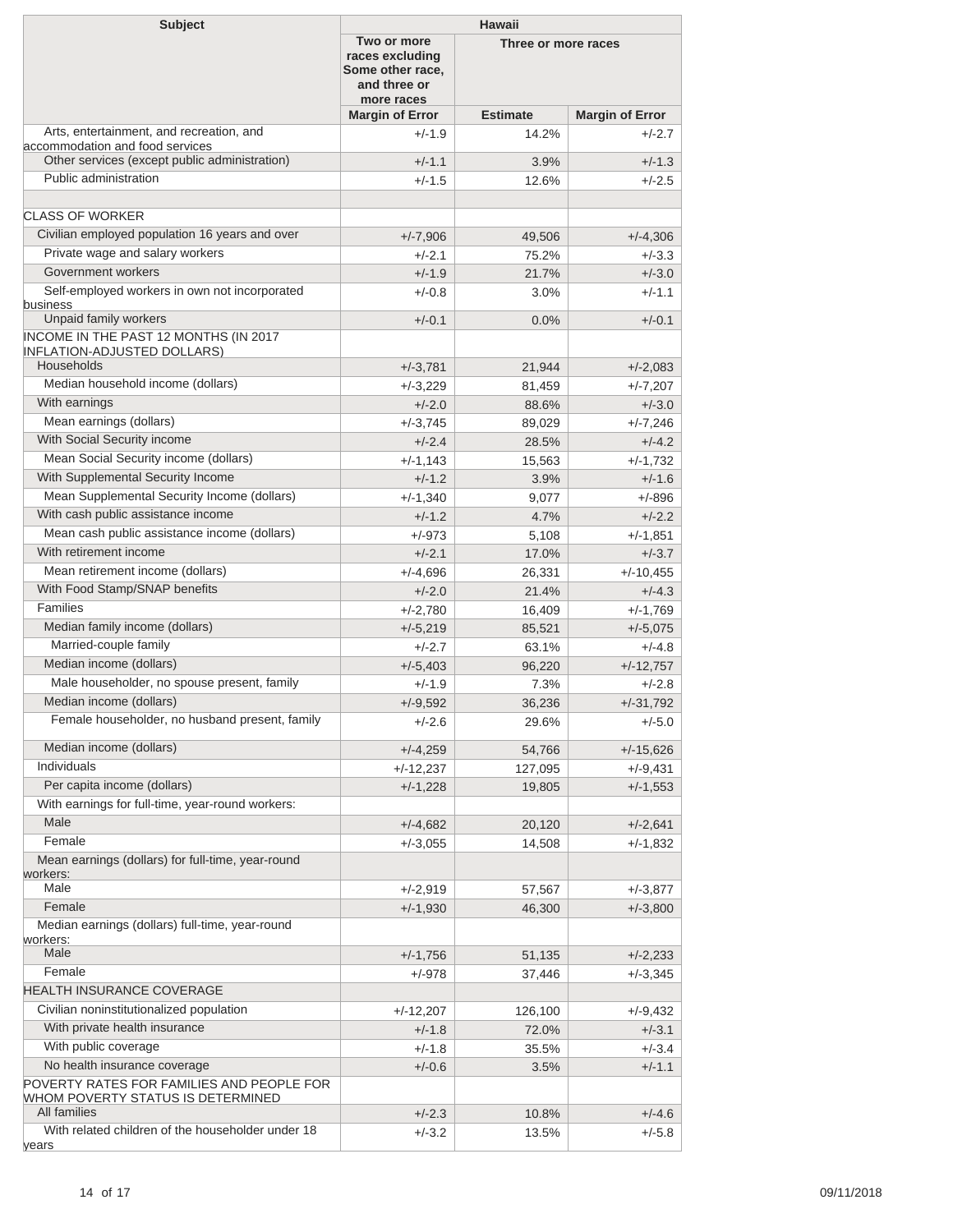| <b>Subject</b>                                                   | <b>Hawaii</b>                                                                    |                     |                        |
|------------------------------------------------------------------|----------------------------------------------------------------------------------|---------------------|------------------------|
|                                                                  | Two or more<br>races excluding<br>Some other race,<br>and three or<br>more races | Three or more races |                        |
|                                                                  | <b>Margin of Error</b>                                                           | <b>Estimate</b>     | <b>Margin of Error</b> |
| With related children of the householder under 5<br>years only   | $+/-7.3$                                                                         | N                   | N                      |
| Married-couple family                                            | $+/-2.2$                                                                         | 5.6%                | $+/-3.5$               |
| With related children of the householder under 18                | $+/-3.8$                                                                         | 4.2%                | $+/-3.9$               |
| vears<br>With related children of the householder under 5        | N                                                                                | N                   | N                      |
| vears only<br>Female householder, no husband present, family     | $+/-5.2$                                                                         | 17.8%               | $+/-9.1$               |
| With related children of the householder under 18<br>years       | $+/-7.4$                                                                         | 26.8%               | $+/-13.4$              |
| With related children of the householder under 5                 | $+/-24.6$                                                                        | N                   | N                      |
| years only<br>All people                                         | $+/-1.3$                                                                         | 9.5%                | $+/-2.1$               |
| Under 18 years                                                   | $+/-2.1$                                                                         | 10.5%               | $+/-3.2$               |
| Related children of the householder under 18 years               | $+/-2.2$                                                                         | 10.1%               | $+/-3.2$               |
|                                                                  |                                                                                  |                     |                        |
| Related children of the householder under 5 years                | $+/-3.9$                                                                         | 10.9%               | $+/-4.5$               |
| Related children of the householder 5 to 17 years                | $+/-2.3$                                                                         | 9.7%                | $+/-3.4$               |
| 18 years and over                                                | $+/-1.3$                                                                         | 8.8%                | $+/-2.0$               |
| 18 to 64 years                                                   | $+/-1.3$                                                                         | 8.8%                | $+/-2.1$               |
| 65 years and over                                                | $+/-3.2$                                                                         | 9.0%                | $+/-6.3$               |
| People in families                                               | $+/-1.5$                                                                         | 8.2%                | $+/-2.3$               |
| Unrelated individuals 15 years and over<br><b>HOUSING TENURE</b> | $+/-3.4$                                                                         | 22.1%               | $+/-6.3$               |
| Occupied housing units                                           | $+/-3,781$                                                                       | 21,944              | $+/-2,083$             |
| Owner-occupied housing units                                     | $+/-2.8$                                                                         | 48.3%               | $+/-5.0$               |
| Renter-occupied housing units                                    | $+/-2.8$                                                                         | 51.7%               | $+/-5.0$               |
| Average household size of owner-occupied unit                    | $+/-0.17$                                                                        | 3.76                | $+/-0.33$              |
| Average household size of renter-occupied unit                   | $+/-0.20$                                                                        | 3.39                | $+/-0.36$              |
| <b>UNITS IN STRUCTURE</b>                                        |                                                                                  |                     |                        |
| Occupied housing units                                           | $+/-3,781$                                                                       | 21,944              | $+/-2,083$             |
| 1-unit, detached or attached                                     | $+/-2.9$                                                                         | 65.7%               | $+/-4.7$               |
| 2 to 4 units                                                     | $+/-1.7$                                                                         | 8.4%                | $+/-3.0$               |
| 5 or more units                                                  | $+/-2.9$                                                                         | 24.9%               | $+/-4.0$               |
| Mobile home, boat, RV, van, etc.                                 | $+/-0.4$                                                                         | 1.0%                | $+/-1.2$               |
| YEAR STRUCTURE BUILT                                             |                                                                                  |                     |                        |
| Occupied housing units                                           | $+/-3,781$                                                                       | 21,944              | $+/-2,083$             |
| Built 2014 or later                                              | $+/-0.6$                                                                         | 1.4%                | $+/-1.2$               |
| Built 2010 to 2013                                               | $+/-1.3$                                                                         | 2.0%                | $+/-1.5$               |
| Built 2000 to 2009                                               | $+/-1.8$                                                                         | 10.6%               | $+/-3.4$               |
| Built 1980 to 1999                                               | $+/-2.5$                                                                         | 30.5%               | $+/-4.6$               |
| Built 1960 to 1979                                               | $+/-2.4$                                                                         | 35.4%               | $+/-5.0$               |
| Built 1940 to 1959                                               | $+/-2.1$                                                                         | 16.3%               | $+/-3.7$               |
| Built 1939 or earlier                                            | $+/-1.2$                                                                         | 3.8%                | $+/-2.0$               |
| <b>VEHICLES AVAILABLE</b>                                        |                                                                                  |                     |                        |
| Occupied housing units                                           | $+/-3,781$                                                                       | 21,944              | $+/-2,083$             |
| None<br>1 or more                                                | $+/-1.8$                                                                         | 9.5%                | $+/-3.4$               |
| <b>HOUSE HEATING FUEL</b>                                        | $+/-1.8$                                                                         | 90.5%               | $+/-3.4$               |
| Occupied housing units                                           |                                                                                  |                     |                        |
| Gas                                                              | $+/-3,781$                                                                       | 21,944              | $+/-2,083$             |
| Electricity                                                      | $+/-1.1$                                                                         | 5.1%                | $+/-1.9$               |
| All other fuels                                                  | $+/-2.5$                                                                         | 29.9%               | $+/-4.1$               |
| No fuel used                                                     | $+/-1.0$<br>$+/-2.6$                                                             | 5.5%<br>59.5%       | $+/-2.2$<br>$+/-4.6$   |
| SELECTED CHARACTERISTICS                                         |                                                                                  |                     |                        |
| Occupied housing units                                           | $+/-3,781$                                                                       | 21,944              | $+/-2,083$             |
| No telephone service available                                   | $+/-0.5$                                                                         | 0.7%                | $+/-0.5$               |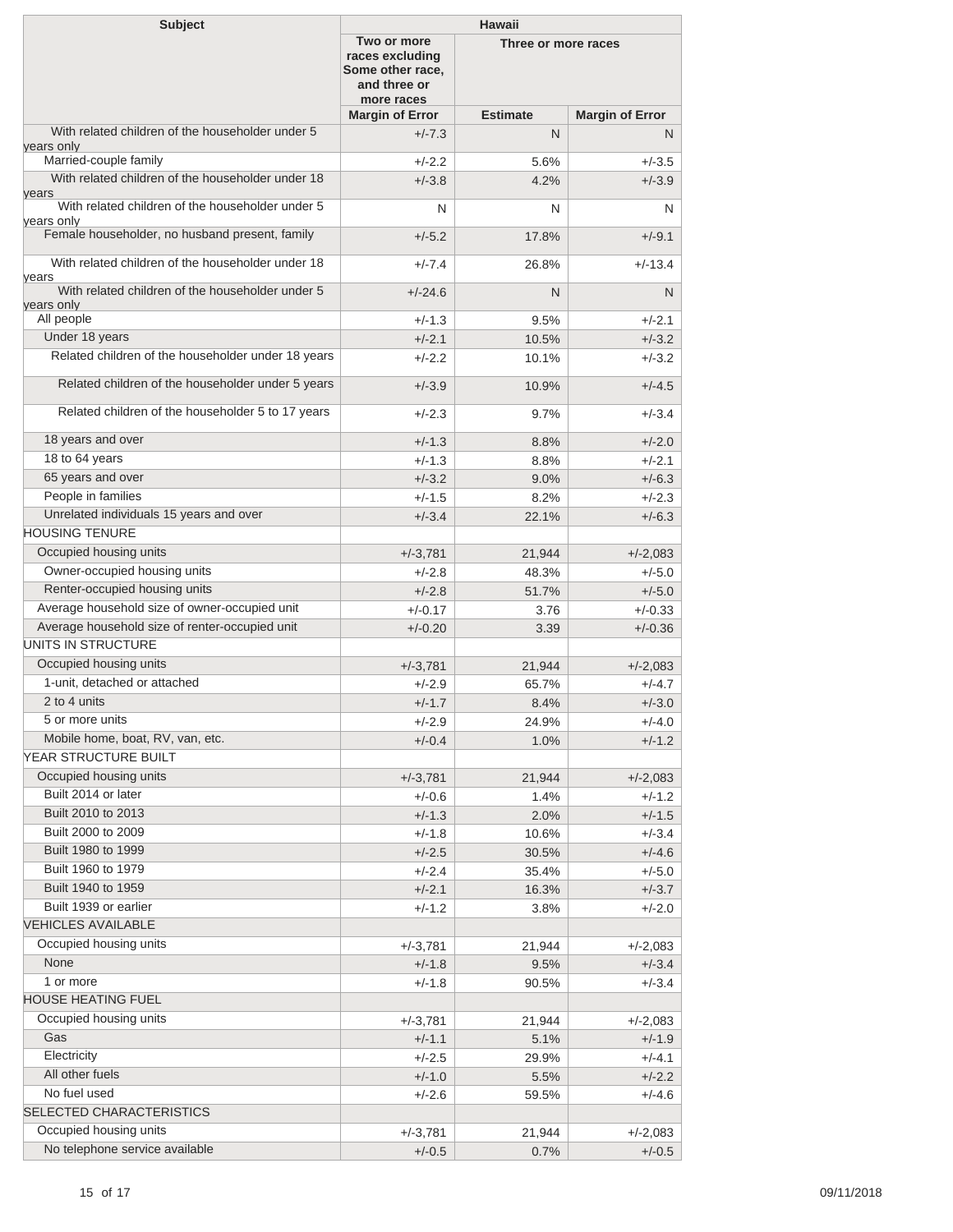| <b>Subject</b>                                                                                      | Hawaii                                                                           |                 |                        |  |
|-----------------------------------------------------------------------------------------------------|----------------------------------------------------------------------------------|-----------------|------------------------|--|
|                                                                                                     | Two or more<br>races excluding<br>Some other race,<br>and three or<br>more races |                 | Three or more races    |  |
|                                                                                                     | <b>Margin of Error</b>                                                           | <b>Estimate</b> | <b>Margin of Error</b> |  |
| 1.01 or more occupants per room                                                                     | $+/-1.9$                                                                         | 16.3%           | $+/-4.3$               |  |
| SELECTED MONTHLY OWNER COSTS AS A<br>PERCENTAGE OF HOUSEHOLD INCOME IN THE<br><b>PAST 12 MONTHS</b> |                                                                                  |                 |                        |  |
| Housing units with a mortgage (excluding units where<br>SMOC cannot be computed)                    | $+/-2,134$                                                                       | 8,456           | $+/-1,151$             |  |
| Less than 30 percent                                                                                | $+/-4.0$                                                                         | 65.1%           | $+/-8.3$               |  |
| 30 percent or more                                                                                  | $+/-4.0$                                                                         | 34.9%           | $+/-8.3$               |  |
| <b>OWNER CHARACTERISTICS</b>                                                                        |                                                                                  |                 |                        |  |
| Owner-occupied housing units                                                                        | $+/-2,279$                                                                       | 10,609          | $+/-1,300$             |  |
| Median value (dollars)                                                                              | $+/-20,800$                                                                      | 593,800         | $+/-38,486$            |  |
| Median selected monthly owner costs with a<br>mortgage (dollars)                                    | $+/-89$                                                                          | 2,318           | $+/-166$               |  |
| Median selected monthly owner costs without a<br>mortgage (dollars)                                 | $+/-42$                                                                          | 430             | $+/-69$                |  |
| <b>GROSS RENT AS A PERCENTAGE OF HOUSEHOLD</b><br><b>INCOME IN THE PAST 12 MONTHS</b>               |                                                                                  |                 |                        |  |
| Occupied units paying rent (excluding units where<br><b>GRAPI</b> cannot be computed)               | $+/-3,066$                                                                       | 10,693          | $+/-1,602$             |  |
| Less than 30 percent                                                                                | $+/-4.6$                                                                         | 50.2%           | $+/-9.1$               |  |
| 30 percent or more                                                                                  | $+/-4.6$                                                                         | 49.8%           | $+/-9.1$               |  |
| <b>GROSS RENT</b>                                                                                   |                                                                                  |                 |                        |  |
| Occupied units paying rent                                                                          | $+/-3,038$                                                                       | 10,693          | $+/-1,602$             |  |
| Median gross rent (dollars)                                                                         | $+/-73$                                                                          | 1,403           | $+/-121$               |  |
| <b>COMPUTERS AND INTERNET USE</b>                                                                   |                                                                                  |                 |                        |  |
| <b>Total households</b>                                                                             | $+/-3,781$                                                                       | 21,944          | $+/-2,083$             |  |
| With a computer                                                                                     | $+/-1.6$                                                                         | 94.1%           | $+/-2.4$               |  |
| With a broadband Internet subscription                                                              | $+/-1.9$                                                                         | 87.8%           | $+/-3.4$               |  |

Data are based on a sample and are subject to sampling variability. The degree of uncertainty for an estimate arising from sampling variability is represented through the use of a margin of error. The value shown here is the 90 percent margin of error. The margin of error can be interpreted roughly as providing a 90 percent probability that the interval defined by the estimate minus the margin of error and the estimate plus the margin of error (the lower and upper confidence bounds) contains the true value. In addition to sampling variability, the ACS estimates are subject to nonsampling error (for a discussion of nonsampling variability, see [Accuracy of the Data\)](https://www.census.gov/programs-surveys/acs/technical-documentation.html/). The effect of nonsampling error is not represented in these tables.

Data for the households, families, occupied housing units, owner-occupied housing units, and renter-occupied housing units lines refer to the specified race, Hispanic or Latino, American Indian or Alaska Native, or ancestry of the householder shown in the table. Data in the "Total population" column are shown regardless of the race, Hispanic or Latino, American Indian or Alaska Native, or ancestry of the person.

The Census Bureau introduced a new set of disability questions in the 2008 ACS questionnaire. Accordingly, comparisons of disability data from 2008 or later with data from prior years are not recommended. For more information on these questions and their evaluation in the 2006 ACS Content Test, see the [Evaluation Report Covering Disability.](https://www.census.gov/content/dam/Census/library/working-papers/2007/acs/2007_Brault_01.pdf)

Employment and unemployment estimates may vary from the official labor force data released by the Bureau of Labor Statistics because of differences in survey design and data collection. For guidance on differences in employment and unemployment estimates from different sources go to [Labor Force Guidance](https://www.census.gov/hhes/www/laborfor/laborguidance092209.html).

Industry codes are 4-digit codes and are based on the North American Industry Classification System 2012. The Industry categories adhere to the guidelines issued in Clarification Memorandum No. 2, "NAICS Alternate Aggregation Structure for Use By U.S. Statistical Agencies," issued by the Office of Management and Budget.

Occupation codes are 4-digit codes and are based on Standard Occupational Classification 2010.

Telephone service data are not available for certain geographic areas due to problems with data collection of this question that occurred in 2015 and 2016. Both ACS 1-year and ACS 5-year files were affected. It may take several years in the ACS 5-year files until the estimates are available for the geographic areas affected.

Logical coverage edits applying a rules-based assignment of Medicaid, Medicare and military health coverage were added as of 2009 --